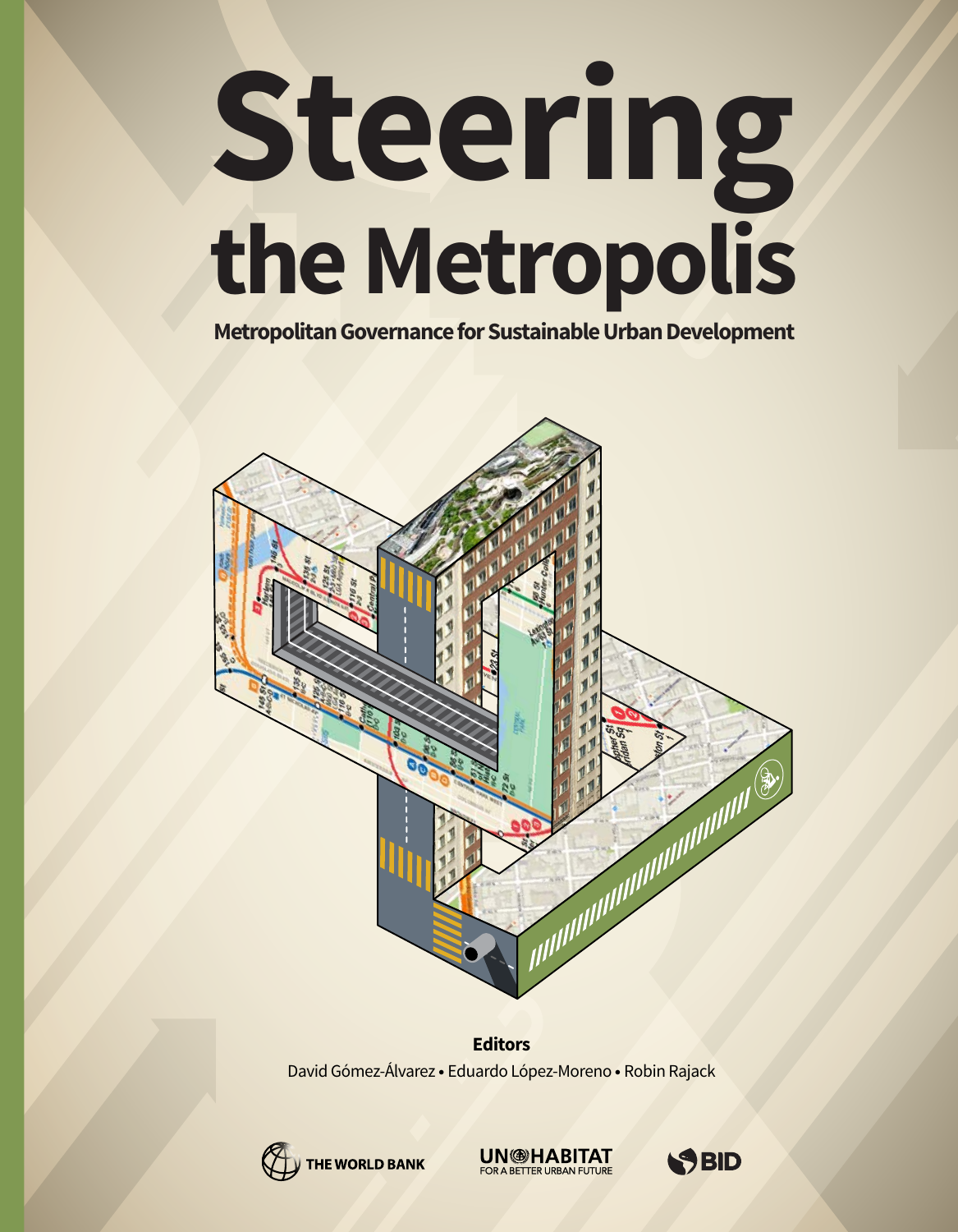## **Steering the Metropolis**

**Metropolitan Governance for Sustainable Urban Development**

**Editors** David Gómez-Álvarez Eduardo López-Moreno Robin Rajack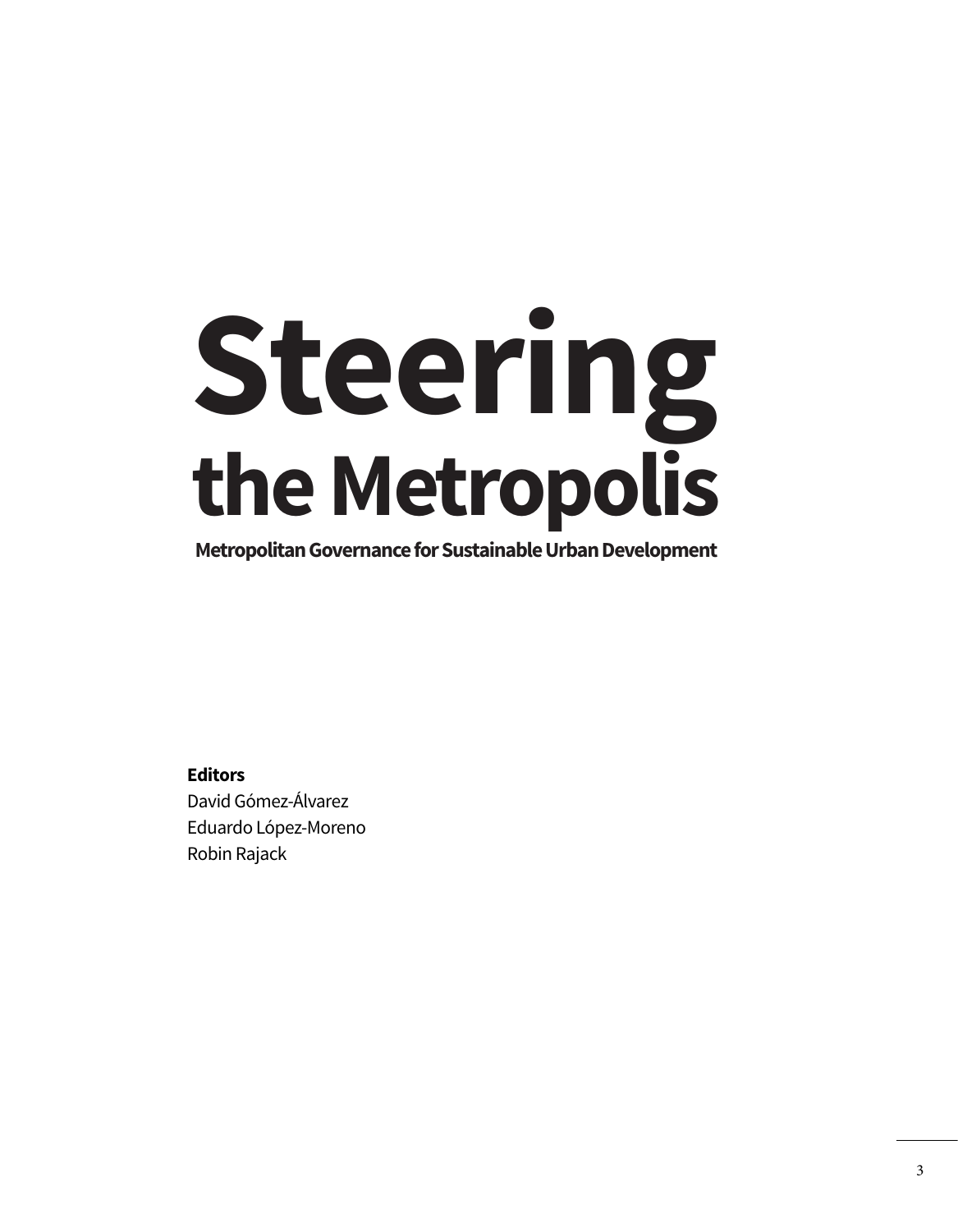## **Overview**

The publication proposed here provides state of the art scholarship on integrated approaches to metropolitan governance. The goal is to provide a variety of examples about the leading edge of effective metropolitan governance from a broad range of geographic, cross- disciplinary and thematic perspectives. A select group of scholars and experts examine current models of metropolitan governance as well as administrative challenges and opportunities to achieve sustainable urban development. These examples carry different forms of innovation in areas such as planning, fnance, housing, services and citizen participation.

### Rationale

In the last ffty years, migration, demographic changes and the transformation of land from rural to urban have provoked unprecedented rapid and expansive urbanization in different regions of the world, particularly in the Global South. In other regions from the Global North cities tend to shrink or stabilize in their populations having different governance challenges. Increasingly metropolitan in character, urban expansion – and in some cases contraction - has brought to the fore a multiplicity of issues and diverse populations at the intersection of different levels of governance. The spatial, legal, political, and social complexities of this phenomenon make effective metropolitan governance one of the most pressing challenges of our time in the search of sustainability.

Today, it is diffcult to fnd a city of more than 500,000 inhabitants that is made only of one municipality. UN-Habitat analysis shows that nearly half of cities in the world of this size are made of 3, 5 or more local jurisdictions. Many of these cities have become the facto metropolitan areas.

The development of metropolitan areas or regions in the world is rarely accompanied by adequate normative frameworks and planning mechanisms for sustainable urban development. And even less by budgetary structures and procedures. Therefore urbanization processes have generally been managed in a context of insuffcient normative and technical capacities, and infuenced by market pressures and speculative factors that have resulted in territorial dispersion and fragmentation, land deprivation and inefficient land uses that affect environmental sustainability. In recent years, new spatial confgurations have emerged: mega-regions, urban corridors and city regions, which refect the merging links between city growth and new patterns of economic activity. These regional systems are creating a new urban hierarchy and the scope, range and complexity of issues involved require innovative mechanisms for urban and metropolitan management and governance (UN-Habitat, State of the World's Cities 2010). The World Bank has identified three main issues that these configurations face, namely:

a) Coordination, in order to articulate cities to regions and sub-regions in a process that calls for metropolitan and regional planning;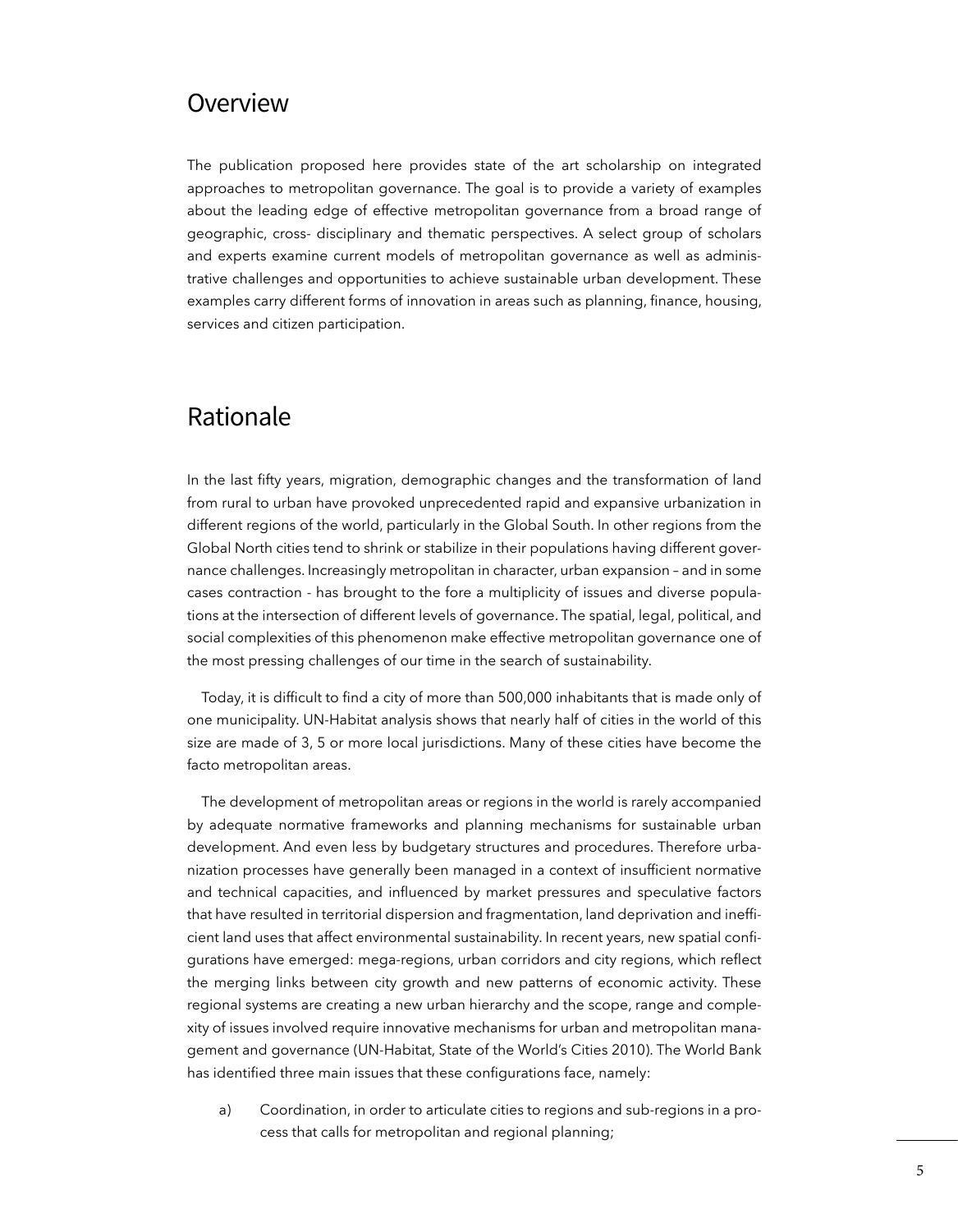- b) Dispersion, of specific functions (i.e. solid waste treatment, airports, etc.) within a continuous region to avoid concentration in one city, requiring more than only supra-municipal coordination;
- c) Management, to cope with horizontal fiscal disparities and to design mechanisms to transfer fiscal resources among municipalities in a metropolis or region.

The growth of metropolitan regions has often been inadequately coordinated: lacking connectivity, an effcient spatial structure and provision of adequate services, infrastructure and public goods, including transportation systems. Some of the most pressing challenges confronting metropolitan regions include uneven economic development, social and economic inequalities, environmental degradation, inefficient service provision and mobility systems, crime and violence and housing deficits.

On the other hand, metropolitan regions are also key sites of institutional and economic innovation, offering opportunities for urban sustainable development. Different governments and actors are devising models and institutions for metropolitan coordination, signifcantly enhancing prosperity and revamping metropolitan regions, as demonstrated by a growing array of positive international experiences in institutional design for metropolitan governance. However, these positives responses are not commensurate with the number, scale and volume of metropolitan challenges and opportunities in the Latin American context and in other parts of the world.

## **Objective**

As part of our mission in deepening understanding of the terms and the contexts of this phenomenon, we propose to produce a major volume of essays entitled *Steering the Metropolis: Metropolitan Governance for Sustainable Urban Development.* This volume comes at an important conjuncture in which metropolitan regions world- wide are increasingly taking a central role, both as the site and the nexus of processes that defne contemporary urban life. It is also very timely considering the current global discussion on the new urban agenda associated to Habitat III (2016) and the recent adoption of the 2030 Development Agenda that has a standalone goal on cities (Goal 11). We consider this an opportunity to help defne, shape, and discuss solutions to the increasingly critical reality of metropolitan governance. This is particularly important in Latin America, where more than 70% of the population is concentrated in metropolitan regions, making of this subject a priority in the agenda of both the central government and in many local and intermediate governments.

The objectives of the volume *Steering the Metropolis: Metropolitan Governance for Sustainable Urban Development* are:

1. To examine current approaches of metropolitan governance in different regions towards an in depth study of this concept and its applicability.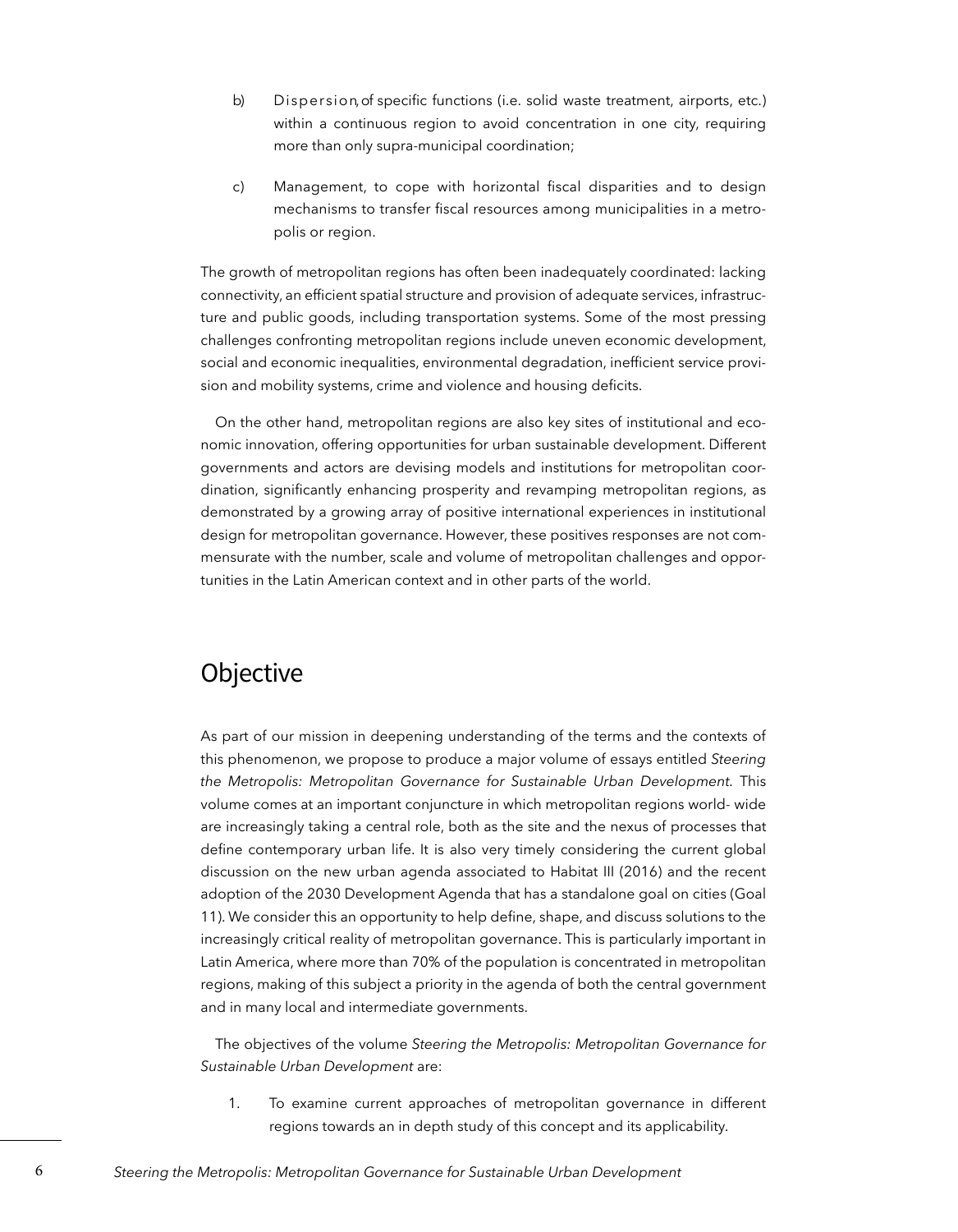- 2. To encourage interdisciplinary dialogue among scholars, experts, and practitioners working on the development of urban and regional planning, and the legal and political frameworks for metropolitan governance.
- 3. To distinguish metropolitan governance challenges and opportunities in light of different case studies and institutional experiences.
- 4. To frame our understanding of metropolitan governance within a mosaic of themes such as planning, fnance, citizen participation, economic competitiveness, and of scales, including municipal, regional, national and global contexts.
- 5. To discuss metropolitan governance issues in the light of current changes in the international development arena and the consequent repositioning of urban aspects at the forefront of this agenda.
- 6. To discuss from a policy perspective possible options and modalities of metropolitan governance as a way to achieve sustainable urban development.

## **Description**

This volume aims to gather together papers from experts on metropolitan governance with a focus on theoretical and practical aspects, as well as case studies that document concrete experiences of best practices and obstacles in the topic. The publication seeks to contribute to the multi-dimensional perspective required for thinking and addressing challenges of metropolitan governance issues. Hence the volume will be targeted to reach and serve as a guide for a broad audience, including practitioners, public officials, scholars and civil organizations. It will also offer important conceptual and practical insights for other regions and countries in the world facing similar challenges.

The volume will include a foreword; an introduction, three structuring sections and conclusions:

#### **Foreword**

Brief opening remarks section setting the breadth and tone of the volume, it links the three sections around the potentials and challenges for metropolitan governance with an international perspective.

#### **Introduction**

The introduction establishes the justifcation, goals and the organization of the publication. It will establish the volume's contribution within the topic including how it responds to developments in the last decade.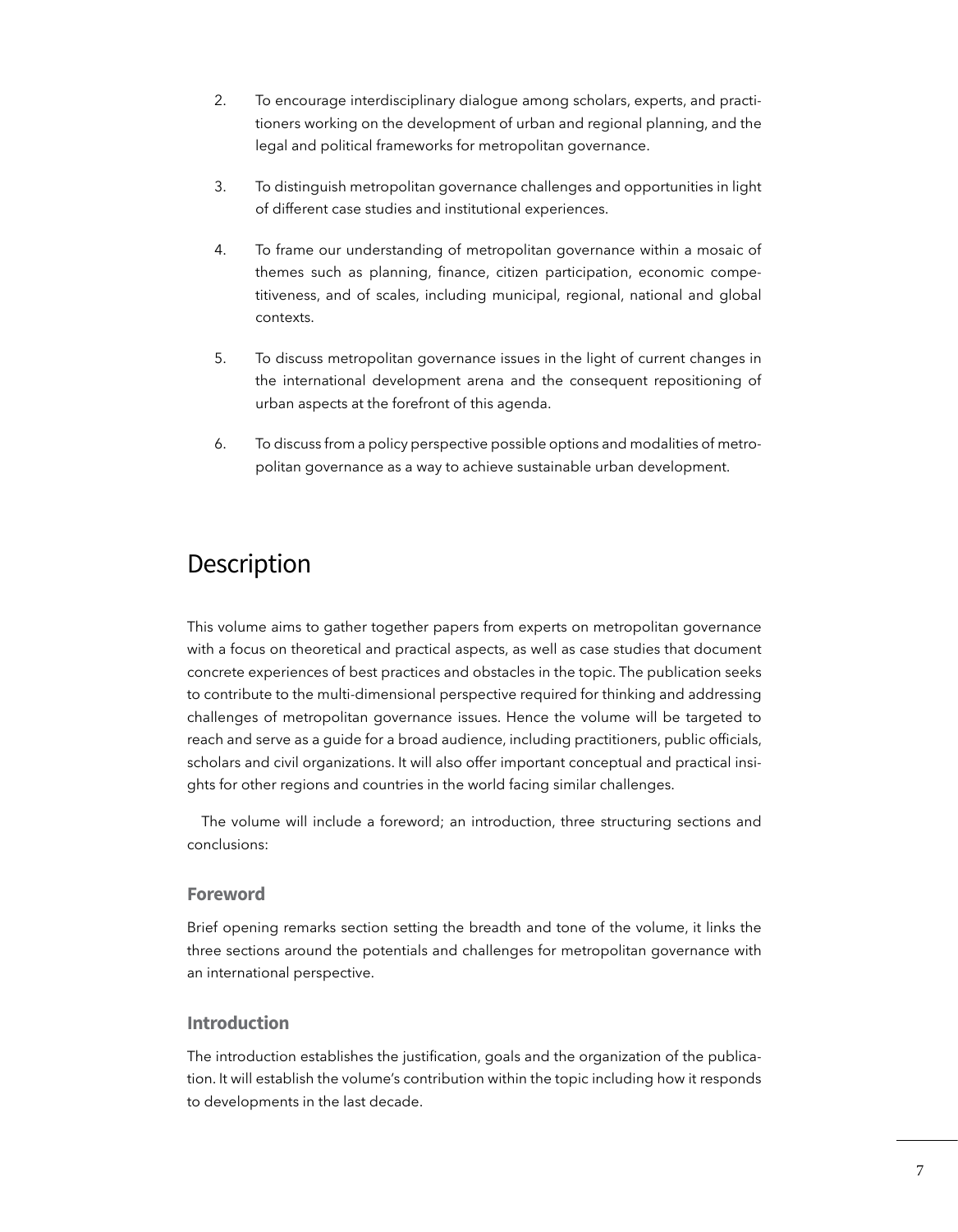#### **Section I. Theoretical approaches to metropolitan governance**

The first section includes papers providing theoretical debates and conceptual contributions to Metropolitan Governance. Chapters may focus in models, institutions or systems.

#### **Section II. Sectorial and thematic perspectives in metropolitan governance**

The second section has a sectorial focus exploring specifc challenges and opportunities in management and organization of the Metropolis.

#### **Section III. Lessons and good practices in metropolitan governance**

The third section presents case-based analyses of lessons and good practices in building effective governance practices and institutions.

#### **Conclusions**

The concluding section refects on key approaches, transformations and lessons included in the volume emphasizing promising lines of research and policy outcomes towards the project of achieving sustainable urban development. This section will address how effective metropolitan governance contributes to the realization of the 2030 Development Agenda and specifcally Goal 11 concerned with making cities inclusive, safe, resilient and sustainable. It will provide a bridge between introduction and conclusions around how governance can address sustainability challenges.

## Editors



#### **David Gómez-Álvarez**

Visiting scholar at MIT and Executive Director of Transversal Think Tank

He is currently visiting scholar at the Massachusetts Institute of Technology (MIT). He holds a PhD in Public Administration from New York University (NYU) and a MSc in Public Policy from the

London School of Economics (LSE). He has been consultant for UNDP, UN Habitat and the World Bank. He is author of the book Education in Federalism: Decentralization of Educational Policy in Mexico, and editor of Institutional Capacities of Local Governments in Mexico, among other publications. He has hold high level positions in the public sector and has actively participated in civil society organizations and civic initiatives in his country. He is Executive President of Transversal Think Tank.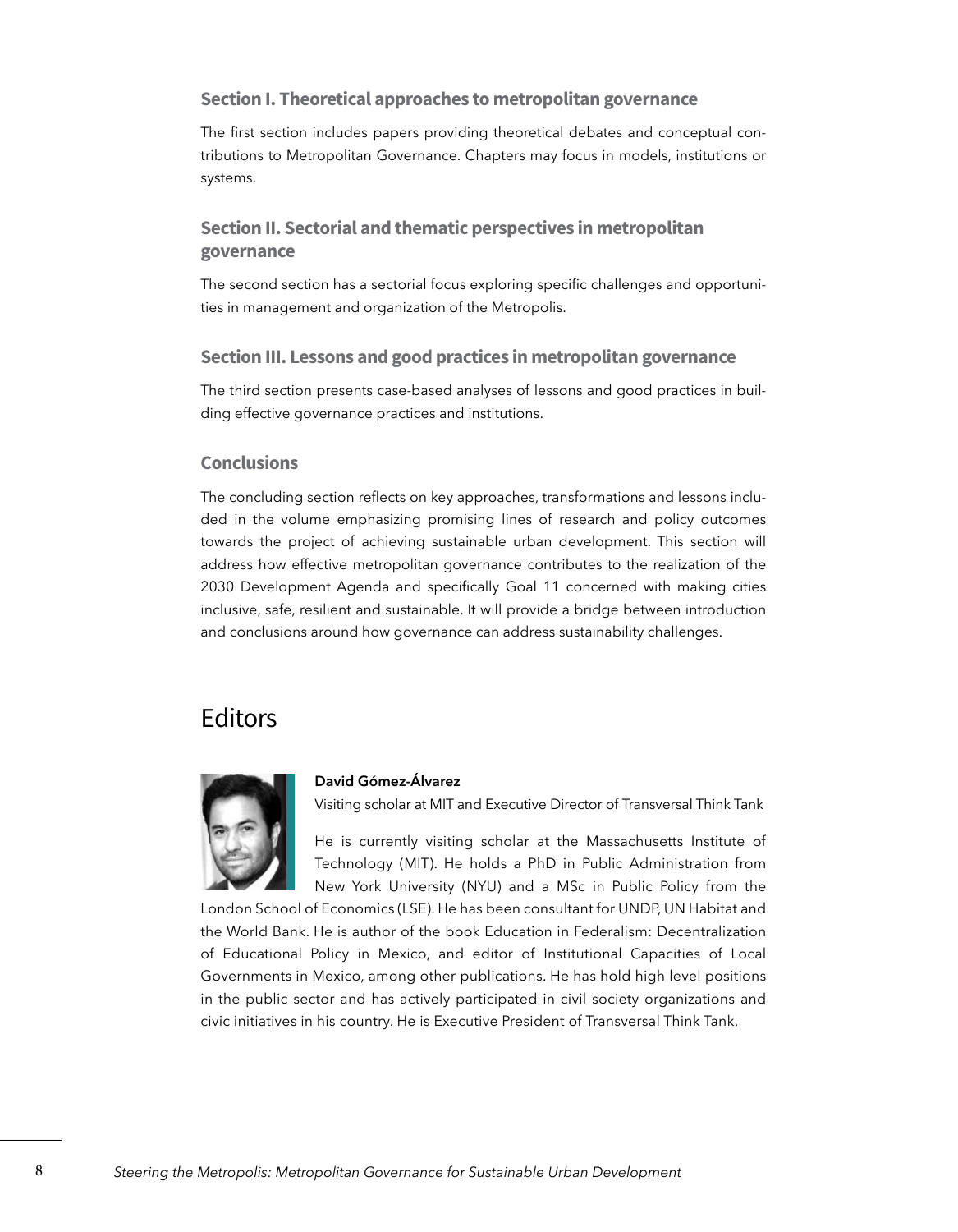#### **Eduardo López-Moreno**



Director of research and capacity development UN-Habitat

Is the Director of Research and Capacity Development at UN-HABITAT, the United Nations Human Settlements Programme headquartered in Nairobi, Kenya. He has over 25 years of academic and professio-

nal experience in housing and urban development policies, institutional analysis, global monitoring, and equity and urban poverty issues. His qualifcations include a Ph.D. in urban geography, and a master degree in Urban Sociology from the University of Paris III- Sorbonne in France. He has an extensive number of publications: five books on topics related to social housing, land policies, equity and urban development. Dr. López Moreno is the Task Manager and principal author of UN-Habitat State of the World's Cities Report.



#### **Robin Rajack**

Lead specialist for housing and urban development

Is currently Lead Specialist for housing and urban development at the Inter-American Development Bank (IADB) in Washington DC. Earlier he spent more than a decade at the World Bank headquarters working

on land, housing and urban development through a variety of operations, research and technical assistance programs in multiple world regions. He is a former founding director and full time manager at the Land Settlement Agency in the Government of Trinidad y Tobago where he helped to design and implement policy, legislation and programs to address informal settlement between 1997 and 2003. He holds a Doctorate and Master in Land Economics from the University of Cambridge.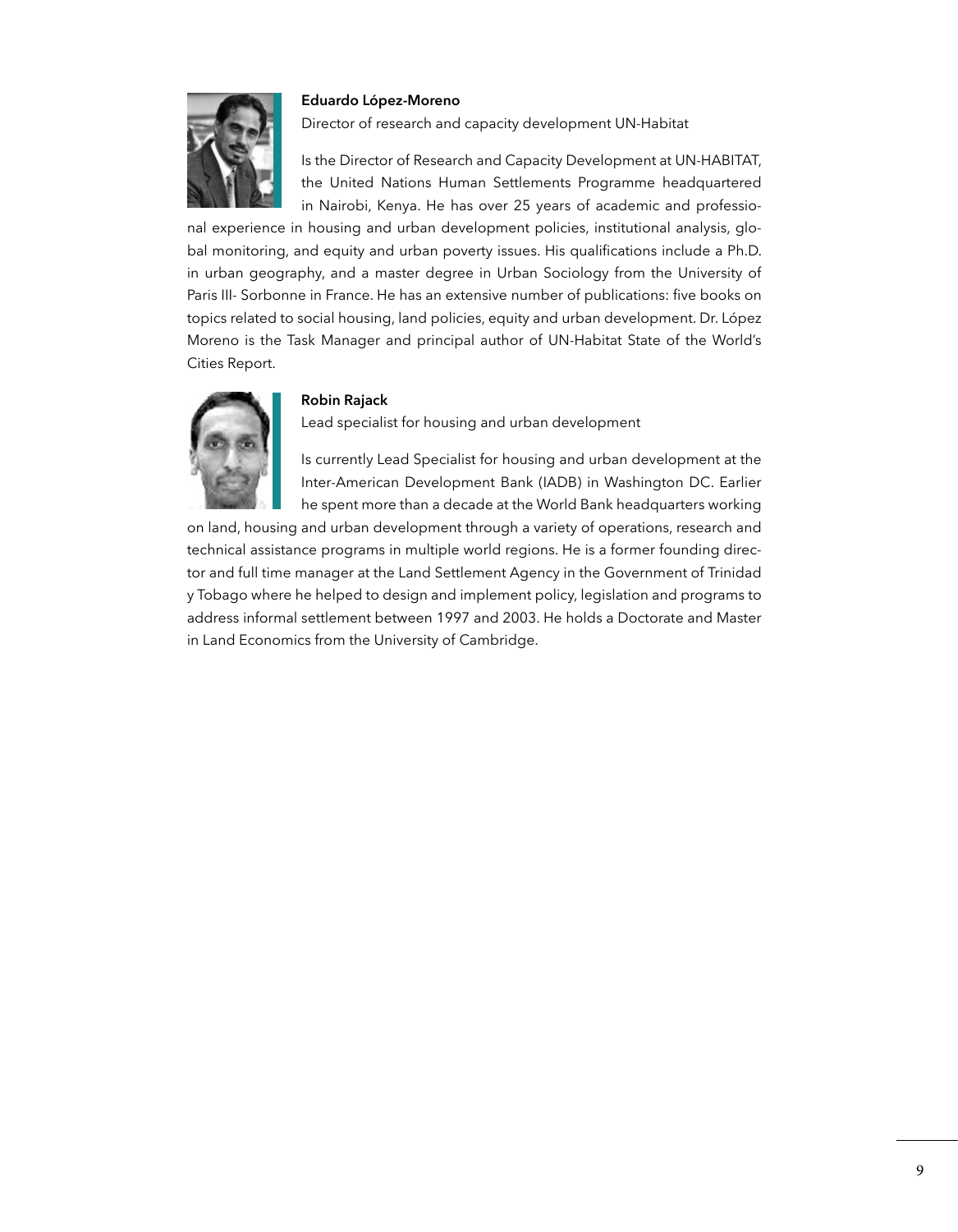## Table of Contents

**1. Foreword**

Joan Clos (Executive Director of UN-Habitat)

- **2. Prologue**  Bruce Katz (Brookings Institute)
- **3. General introduction** David Gómez-Álvarez, Eduardo López-Moreno and Robin Rajack
- **4. Section I: Theoretical approaches to metropolitan governance** (Papers in this section are: 6,000-6,500 words)
	- 4.1 Why metropolitan governance matters and how to achieve functioning metropolitan governance structures (SUBMITTED) **Rudiger Ahrend,** (Head of Regional Economics and Governance-Public Governance and Territorial Development Directorate OECD).

This chapter discusses the governance of large urban agglomeration. It shows why metropolitan governance matters and argues that especially co-ordination between municipal governments in metropolitan areas is often insufficient given the close functional relations between their territories. It highlights the fields of transport and land-use planning as two policy areas that have to be co-ordinated with each other, but also across different municipal governments and higher levels of governments. The chapter proceeds by describing solutions that have been implemented around the world to overcome the problem of co-ordinating policies in large urban agglomerations. It concludes by providing pathways for successful reforms to improve metropolitan governance.

- 4.2 Institutions for metropolitan governance (CONFIRMED) **Eugénie L. Birch,** (Co-Director of Penn Institute of Urban Research and President of the General Assembly of partners of the world urban campaign).
- 4.3 Metropolitan governance "The new normal" for improved qua $lity$  of  $life$  (submitted)

**Mats Andersson,** (Specialist in metropolitan development and governance/ Consultant WB, ADB, GIZ and USAID).

With continued urbanization around the world, and settlements becoming more interdependent, metropolitan areas are becoming "The New Normal." This paper highlights common issues creating a need for cooperation among local governments, and what the benefits of joint initiatives in a metropolitan area can be. Approaches are described for how to defne an appropriate boundary of a metropolitan area. Metropolitan governance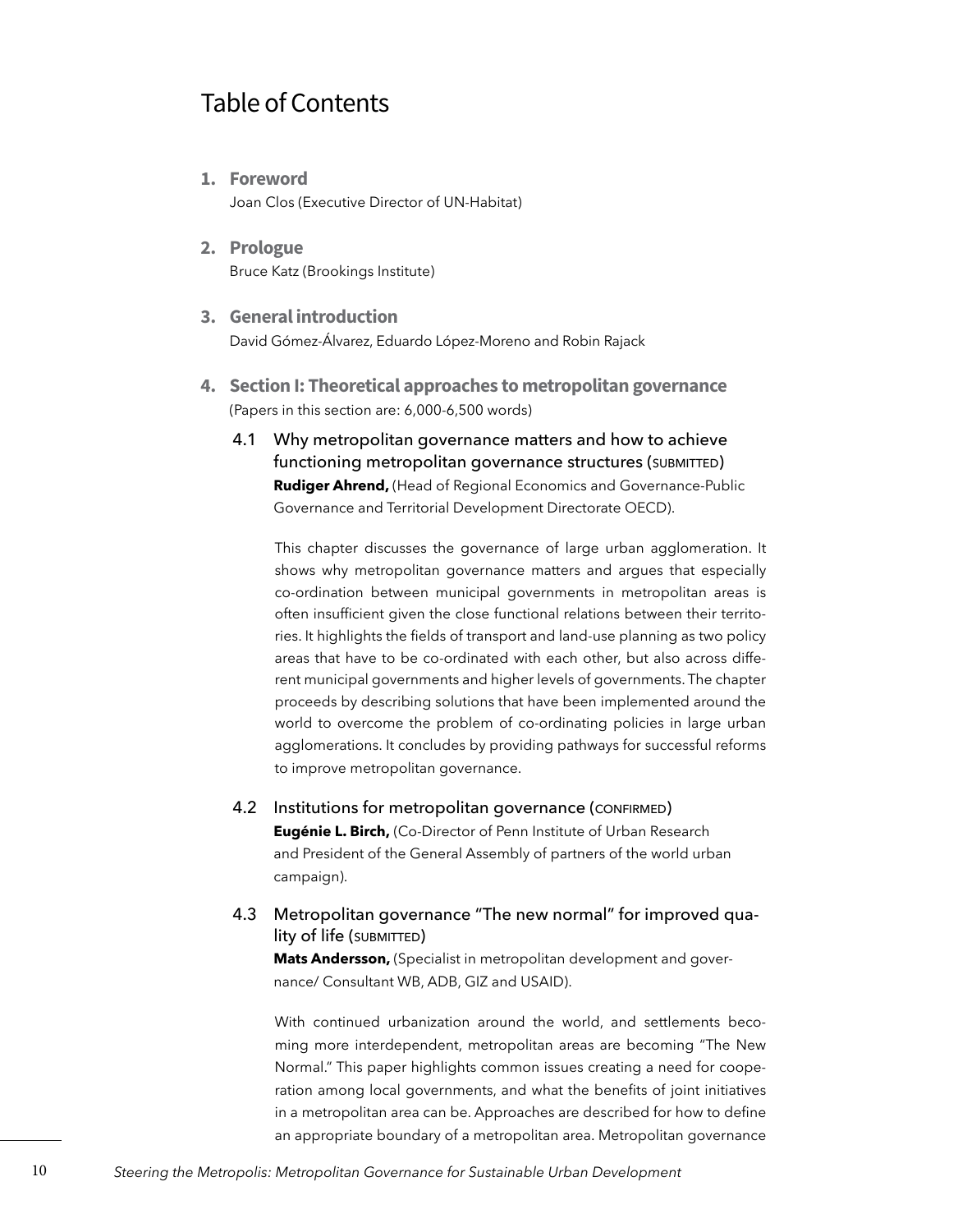arrangements that are applied around the world are then classifed, and described with their advantages and disadvantages. The paper concludes by outlining key factors that contribute to effective metropolitan governance.

4.4 Dilemmas of metropolitan governance: Multilevel government, Network governance and co-production of policies (SUBMITTED) **Joan Subirats,** (Professor of government and public administration, Autonomous University of Barcelona).

The major transformations involving social and technological changes as well as reformulations of government systems, intensely affect expanding metropolitan areas. As Peter Hall has argued, economic, cultural and informational globalization, seemingly "flattens" the world. Yet at the same time causes the emergence of particular configurations, such as large cities and metropolitan areas, concentrating resources, opportunities and also new problems. This chapter will seek to respond to the challenges these transformations pose in terms of governance structures emphasizing an horizontal logic that underlies shared and distributed knowledge, and network governance linking different actors by common interests and relationships in contemporary metropolises towards schemes of co – production and development of public policy.

#### 4.5 The political economy the metropolis: Connecting rule and share (CONFIRMED)

**Marco Kamiya and Pedro Ortiz,** Kamiya (Senior expert on urban economy-CAF) Ortiz (Senior urban planner-WB)

Metropolis is an unprecedented phenomenon of global transformation. There is still not a Discipline of Practice to deal with this challenge. Areas of knowledge such as metropolitan fnance, supply chains, transport integration, land management, and infrastructure provision are still exploratory felds of knowledge. National governments need to focus and adapt the new political economy that metropolis demand.

This paper defnes and analyzes the complexity of Metropolitan structures; it defnes what is different today in a world of metropolises, the connectivity and production links that integrate them. It looks at metropolitan political management and governance as the framework for economics, planning and fnancing, both in formal and informal contexts, and it discusses this new approach in relation with states and cities at international and national level. Finally, it examines the implications of metropolis with multilateral actors (development banks and other multilaterals) and with the Sustainable Development Goals.

#### 4.6 Metropolitan disciplines (CONFIRMED)

**Gabriel Lanfranchi** and **Antonella Contin,** Lanfranchi (Director of the Cities Programme at CIPPEC and consultant for the IDB) Contin (Assistant professor Department of Architecture and Urban Studies-Politecnico di Milano).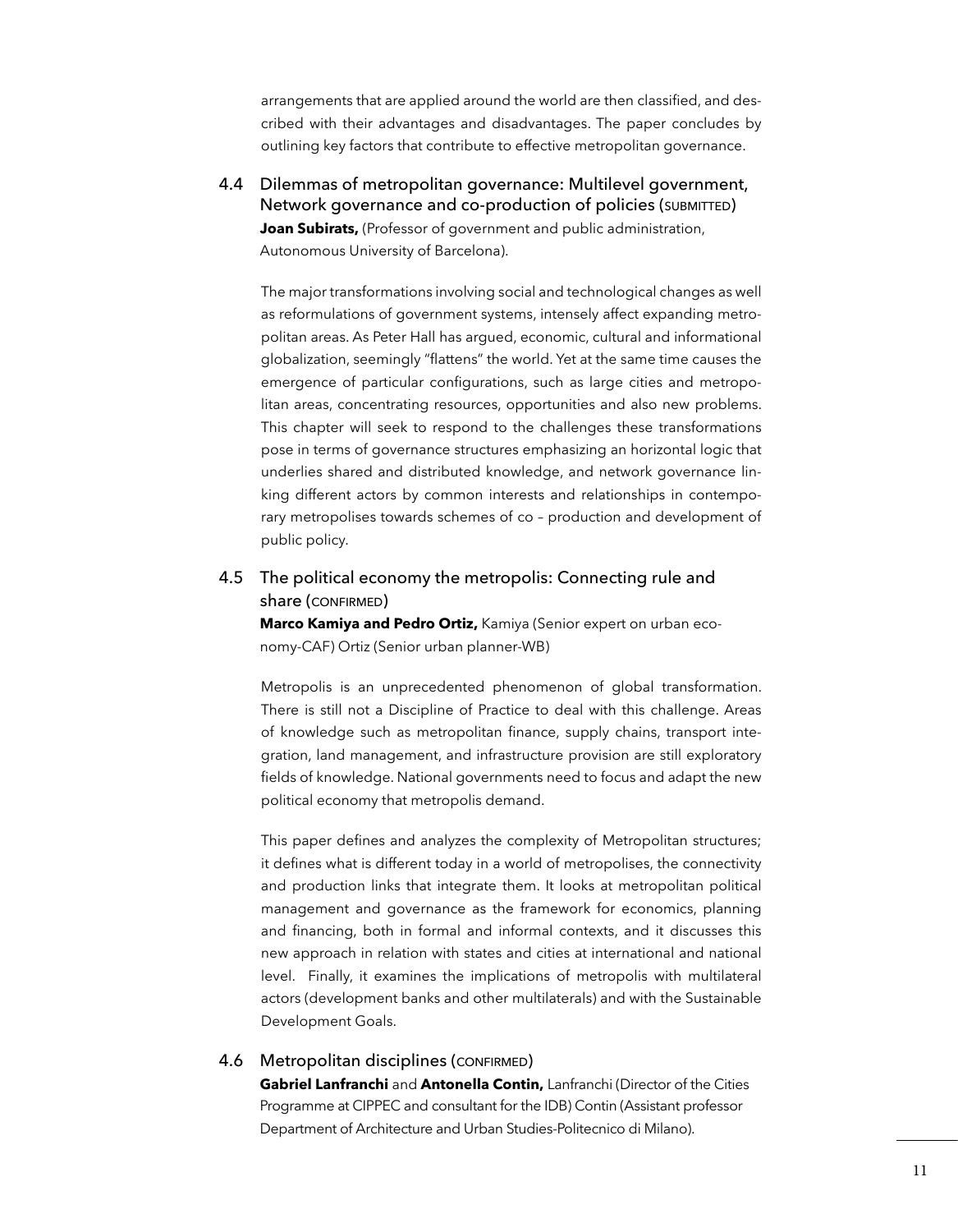4.7 Collaborative governance: A management tool to improve the sustainability of development in metropolitan regions (SUBMITTED) **John Abbot** and **Brian Roberts** (Emeritus professor and international urban management expert).

Collaborative governance is a core issue impeding the sustainable development of metropolitan regions. t , would look at the formal and informal vertical and horizontal systems used in the management of cities, and the need for a change from hierarchical to network decision-making, the broadening of inclusiveness and transparency in the planning and operations of metropolitan regions. I thought it would be better to focus on one area of governance rather than trying to many issues related to sustainable development, as the political systems of governance are vastly different from metropolises around the world.

#### **5. Section II: Sectorial and thematic perspectives in metropolitan governance**

(Papers in this section are: 5,000-5,500 words)

5.1 Metropolitan governance and urban economy (SUBMITTED) **Michael Cohen** (Professor at Milano School of International Affairs, Management and urban policy, the new school for social research).

The study of metropolitan governance has normally focused on the challenges of managing multiple jurisdictions within a broader urban institutional framework which can address issues such as spillover and cross-jurisdictional problems. Much of this literature and the policy debates on metropolitan government have ignored the need for effective management of the urban economy at the metropolitan and regional scale. This is surprising because the revenue base of municipalities depends on buoyancy of municipal revenue. Too often urban economic management has focused on firms and sectors from the lens of competitiveness rather than from a broader understanding of urban productivity. A broader understanding of productivity would necessarily involve assessments of the impact of the metropolitan economy on urban form, the urban environment, and sustainable development.

#### 5.2 Metropolitan governance for housing sustainability (SUBMITTED) **Peter Ward** (Professor of public pffairs at the University of Texas Austin).

Taking the nexus between federal (central) government and local government policymaking and implementation together with effective public participation as a basic premise, the chapter will focus upon the housing sustainability challenges facing local government as national policy emphases shift away from mass peri- urban social interest housing estates towards a "back to the city" movement of reinvestment in the existing housing stock and urban infrastructure. Rather than extending urban development ever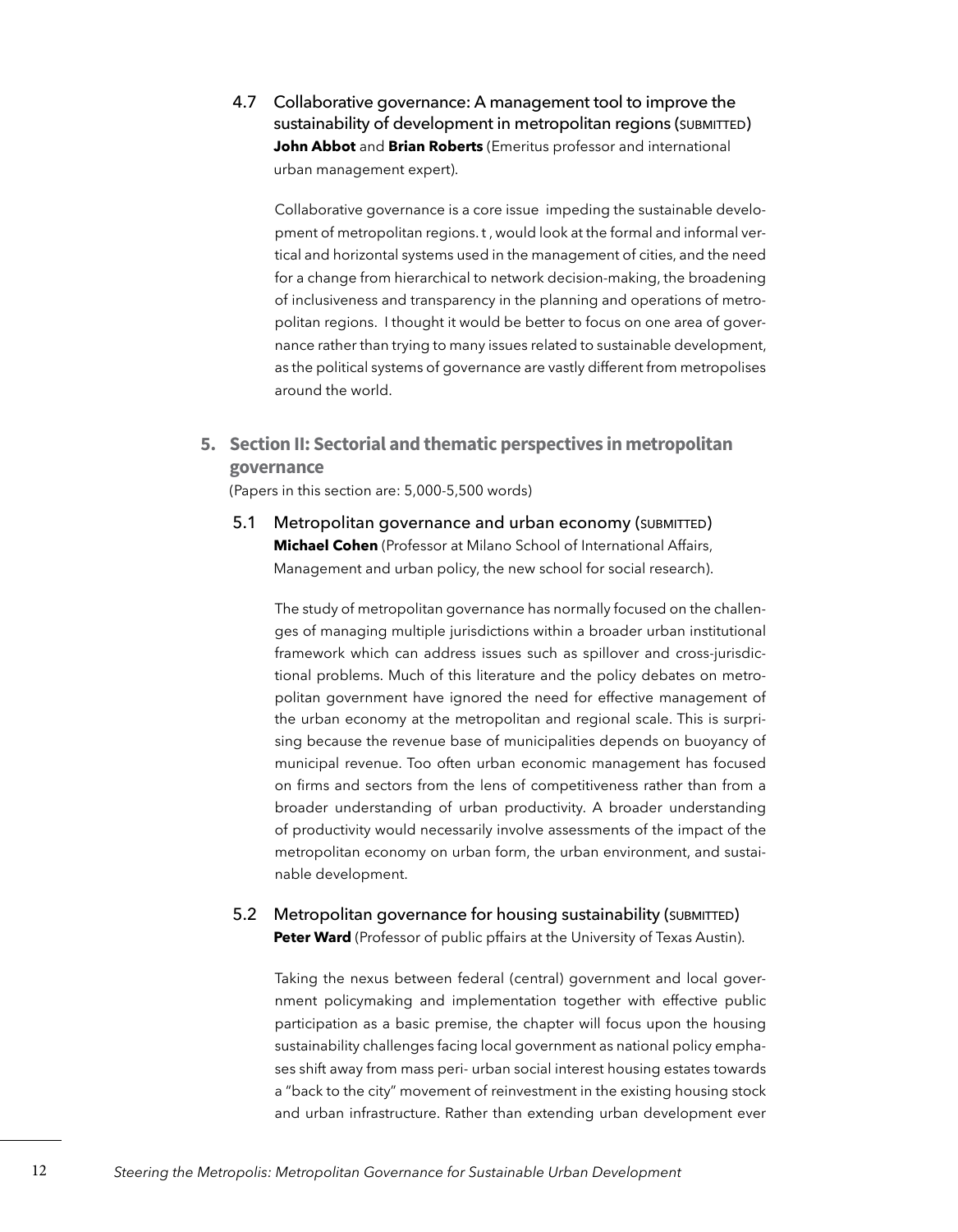outwards, the primary future challenge for metropolitan (housing) governance will be to regenerate inner- and intra-city urban infrastructure in order to: facilitate housing rehabilitation of consolidated low income neighborhoods; increase population density and effective land use; promote new affordable housing opportunities for rent and ownership; reduce neighborhood insecurity and anti-social behaviors; and to propitiate environmental, social and physically sustainable housing and neighborhood living. Drawing upon the fndings of a recent none-country study of older (thirty to forty year old) consolidated low income settlements, the paper identifies four primary arenas of new metropolitan housing policy and governance it is hoped will form part of the third bi-decennial UN-Habitat congress agenda in Quito in 2016 in order to achieve equitable and sustainable housing and community rehabilitation.

- 5.3 Metropolitan governance for land regulation (Author TBD)
- 5.4 Metropolitan finances and fiscal framework (CONFIRMED) **Paul Smoke** (Professor of Public Finance and Planning-NYU Wagner).
- 5.5 Measuring and monitoring metropolitan governance (submitted) **Patricia McCarney** and **Eduardo López Moreno** McCarney (President of World Council on City Data) Lopez (Director of research and capacity developent-UN Habitat).

With rapid urban growth, there is an unprecedented pressure on local governments to provide services and infrastructure in a context of high visibility and rising demands for accountability and transparency. These complex challenges are driving demand for a more comprehensive knowledge of city performance to inform decision-making and lead to new and innovative processes. Standardized, globally comparable data is a prerequisite for effective measuring and monitoring and can make a key contribution to municipal governance. The measuring and monitoring of municipal governance is often hampered by data that tends to be scarce and uneven, using different methodologies and definitions that prevent meaningful comparisons. ISO 37120 represents a critical paradigm shift when it comes to city data, creating standardized indicators that address the frequent limitations of municipal data. With standardized indicators, cities and citizens can assess municipal performance, measure progress over time, and draw comparative lessons from other cities locally and globally. Data on government services can give residents a better understanding of city management and performance, enabling citizen participation in governance that can be instrumental in orienting policy-making towards community needs. Standardized indicators can therefore contribute to more effective governance and delivery of services, and help to guide policy, planning and management across multiple sectors and stakeholders.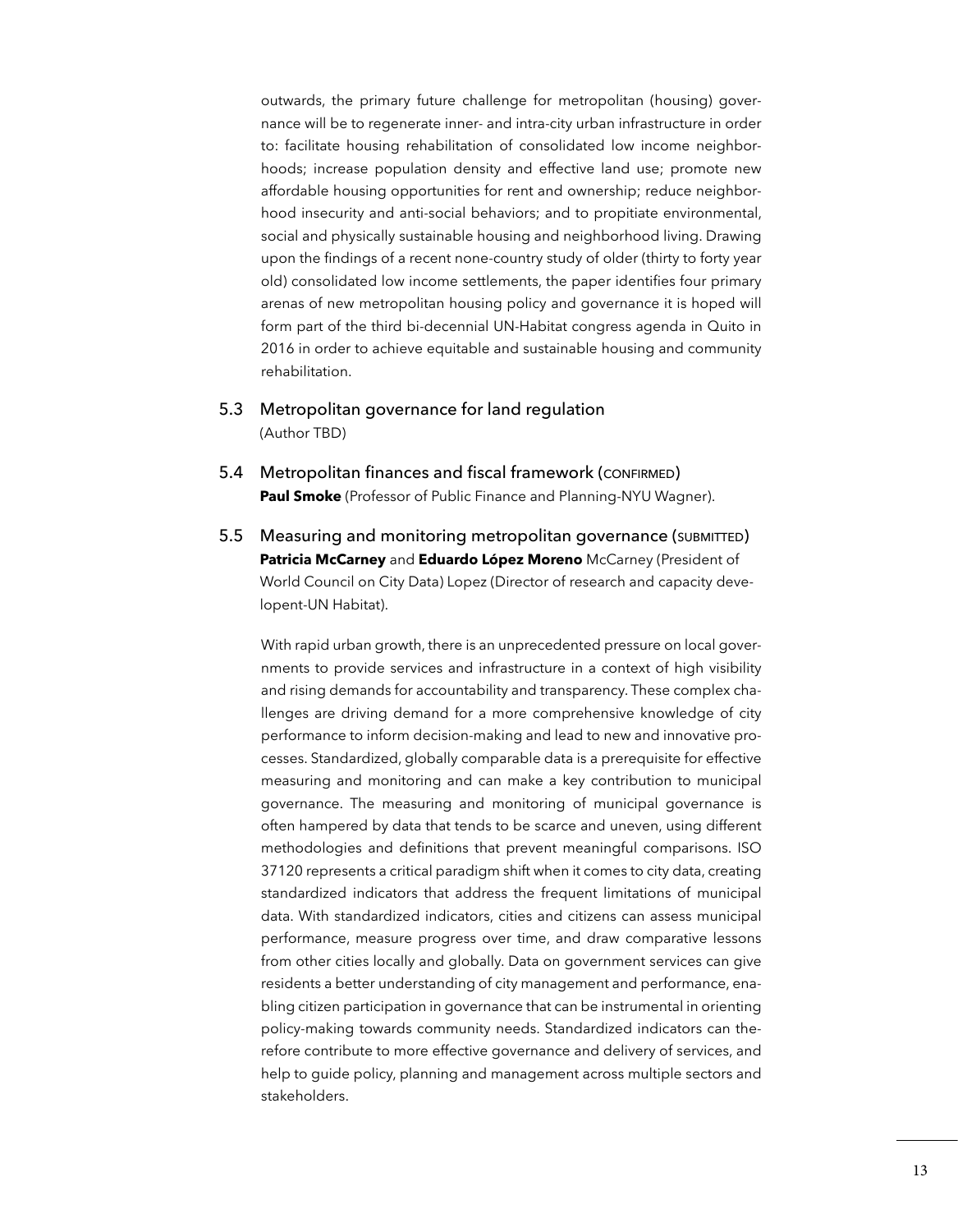5.6 Climate governance in metro regions (CONFIRMED) **Andres Luque-Ayala** and **Harriet Bulkeley** Ayala (-INCUT– International Network on Urban Low Carbon Transitions Department of Geography, Durham University, United Kingdom), Bulkeley (Is professor in Department of geography at Durham University).

This article reviews emerging approaches to climate change governance in cities and metropolitan regions. Targeting both climate mitigation and adaptation practices, it argues that that governing climate change is fundamentally an urban issue. Climate change affects metropolitan regions not simply as a recent bio-physical climatic condition but as a set of historically produced (social and political) vulnerabilities. Whilst climate change in the city is both unevenly produced and has a set of uneven manifestations, the urban operates as a privileged site for imagining and developing climate solutions. The article examines three types of urban responses to climate change (networks, partnerships, and innovation and experimentation), and concludes with a reflection around why and how metropolitan climate responses are a matter of climate justice: enabling and developing urban policies and innovations in this realm that more adequately address issues of social and environmental justice is one of the key challenges of the emerging metropolitan climate governance.

#### 5.7 Metropolitan Governance for Sustainable Mobility **(Author Pending)**

**6. Section III: Lessons and good practices in metropolitan governance**  (Papers in this section are: 4,000-4,500 words)

#### **Americas**

6.1 Profling the metropolises: Heterogeneity and why it matters (confirmed)

**Robin Rajack, Gabriel Lanfranchi and Huascar Eguino,** Rajack (Lead Specialist for housing and urban development) Lanfranchi (Director of the Cities Programme at CIPPEC and consultant for the IDB) Eguino (Specialist in urban development IDB).

Governing the metropolis embodies some of our greatest societal challenges – cooperation, coordination, fnancial mobilization and prioritization, strategic planning and redistribution. In Latin America and the Caribbean, these all occur in a dynamic political economy environment characterized by rapid decentralization and democratization. But how do these challenges and their solutions differ if the metropolis is made up of 15 municipalities rather than 3? Which sectoral agendas matter more if the spatial extent of the metropolis is 25km2 in one case but 75km2 in another? Is coordination more or less difficult, when transfer dependence from higher levels of government is high? This paper reports on the diversity of metropolises in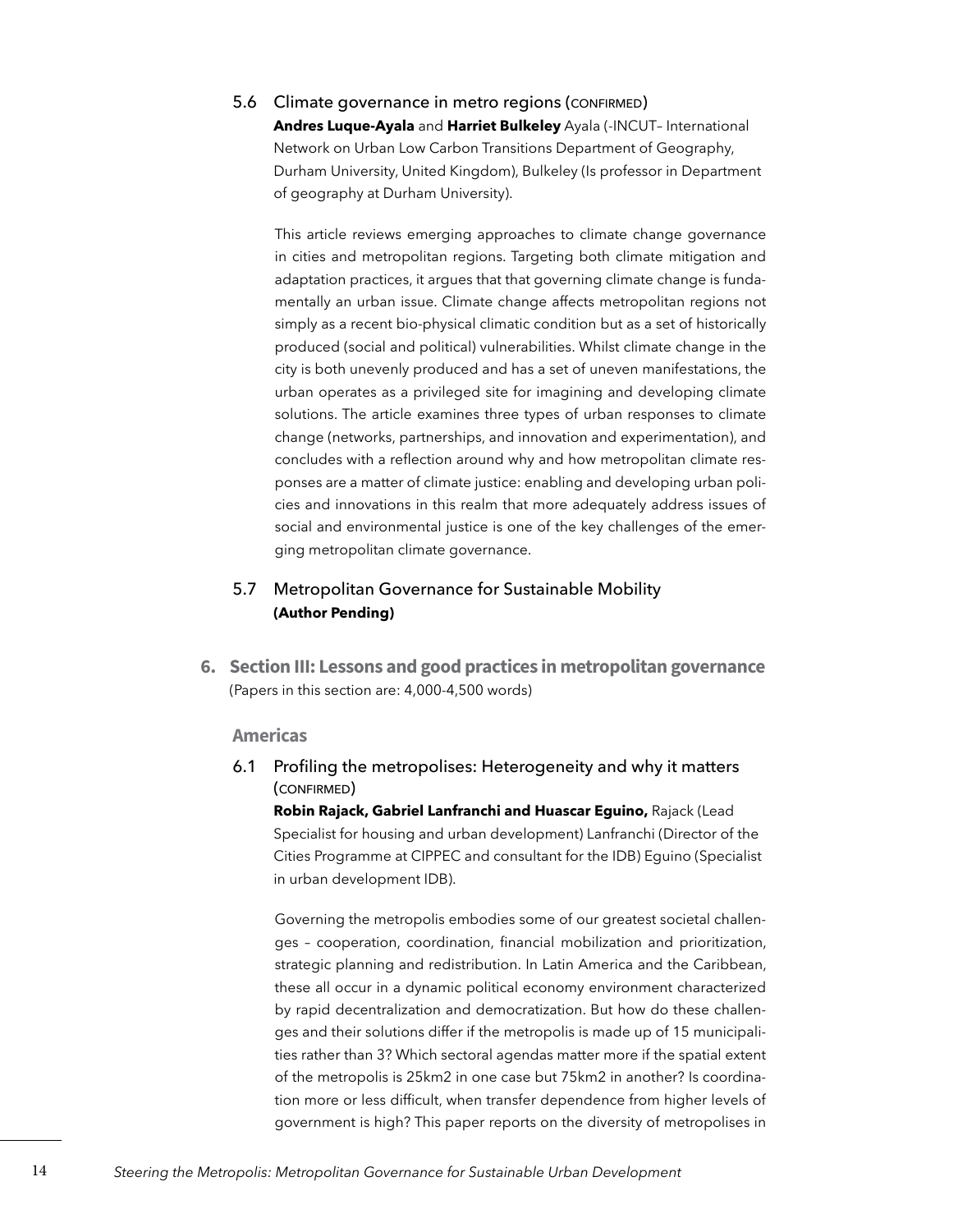Latin America and the Caribbean according to demographic, spatial, fiscal, economic, institutional, and quality of life indicators. Its intention is to stimulate a discussion of the heterogeneity that characterizes metropolises of the region and to explore the potential usefulness of alternative classifcation criteria.

6.2 Bogotá: Cities system and territorial organization (SUBMITTED) **Jorge Iván González** and **Cárlos Córdoba,** Gonzalez (National University of Colombia), Córdoba (Executive Director of the Special Administrative and Planning Region - RAPE Central Region).

The chapter presents the confict between two models of territorial organization in Colombia. One, emphasizes a city-system and the other seeks to strengthen the departments. There are several conficts posed by the tensions between these two approaches and the country has not produced mechanisms capable to reconcile them. The criterion for judging the strength and efficiency of each alternative are the principles of convergence and sustainability. The chapter discusses the notion of convergence based on social indicators (poverty, inequality, health, education ...) and production. It presents relatively successful cases (Medellin and surrounding municipalities, Bucaramanga and metropolitan area), and failed cases (Bogotá and surrounding municipalities, Cali and surrounding municipalities). The article concludes by showing that Colombia is in the path of consolidating metropolitancas areas and processes capable of articulating cities and regions. Bogota already took a frst step with the creation of the RAPE (Administrative Region of Special Planning) integrated by Bogotá and the departments of Meta, Boyaca, Cundinamarca and Tolima.

#### 6.3 Buenos Aires: Advancing metropolitan governance (submitted) **Francisca M. Rojas,** (Urban development and housing specialist at the Inter-American Development Bank -IDB-).

The Buenos Aires Metropolitan Area (BAMA) is among the most populous and most productive urban areas in Latin America, concentrating 13.6 million people and generating nearly half of Argentina's GDP. It is also a highly fragmented metropolis, where its political-institutional structure assigns responsibilities for urban management and service delivery to the federal government, a state government, a capital city, and 31 municipalities. Existing metropolitan institutions currently deal with waste management, watershed restoration, and the wholesale distribution of produce. However, other critical areas that require coordination, like transportation and environmental management, have yet to be addressed. Traditionally, political differences between metropolitan decision-makers have been strong disincentives for coordinated action. But for the frst time in decades, the 2015 election created a high level of political alignment between the federal government, authorities in the province of Buenos Aires and the capital city, and a third of the metropolitan mayors. Among the signs of renewed interest in metropolitan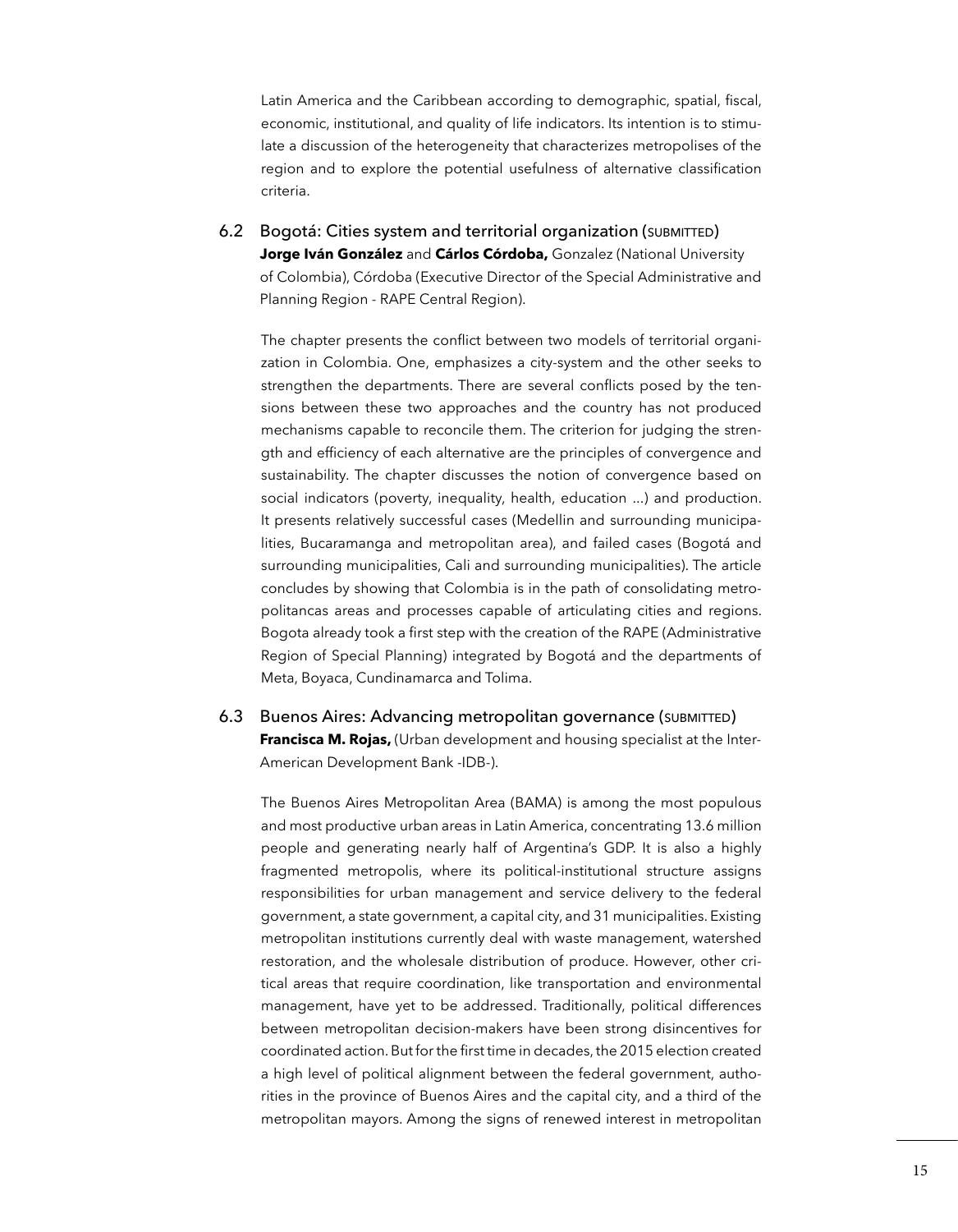governance is the establishment in early 2016 of a Metropolitan Cabinet, co-led by the governor of Buenos Aires province and the mayor of the city of Buenos Aires. Prior experience in Argentina indicates that in order for this coordinating body to be effective, it must quickly create a metropolitan action agenda that incorporates and reflects the interest of municipal leaders, and clearly defines key investment projects that have an explicitly metropolitan impact.

#### 6.4 Guadalajara: Pathaway Towards Metropolitan Governance: A Tale of Reforms and Institutions (CONFIRMED) **David Gómez-Álvarez, Efren Osorio** and **Karina Blanco.** Gomez-Alvarez (Executive President of Transversal Think Tank) Osorio (National consultant and projects coordinator of the UN-Habitat Programme Office in Jalisco) Blanco (Postgraduate student at the London School of Economics and Political Science).

As the emergence and consolidation of metropolitan areas all over the globe has brought with it several defiant issues with political, social, environmental, urban and legal implications, the achievement of effective metropolitan governance has become one of the most pressing challenges of our time. In this context, the absence of institutional scaffoldings and legal frameworks at metropolitan scale, happens to be a common problematic faced by the great majority of metropolis, especially in those located in Latin America. Mexico's metropolitan development is not exempt to this. As the political constitution of this country does not recognize metropolis as an administrative unit and a governmental level, there is no institutional framework doomed to their legislation. Therefore, the impossibility of their legal recognition, as well as the lack of institutional scaffoldings for their management, are some of the systemic problems to attend the metropolitan phenomenon in this country. In the case of the Metropolitan Area of Guadalajara (MAG), both territorial and institutional fragmentation across this metropolis derived in the prevalence of a municipal administrative logic above the metropolitan approach since the first stages towards its consolidation. However, since 2011 the MAG has been moving forward in the consolidation of a robust metropolitan governance structure, through the creation of three main governance entities that represent both government and civil society. Such entities are: the Metropolitan Coordination Committee; the Metropolitan Planning Institute; and the Citizen Metropolitan Council. As a result of this new institutional architecture at the metropolitan level, the first metropolitan-scale planning instrument has been recently developed, aiming to achieve an effective coordination across the metropolis, as well as an accurate territorial planning strategy. This chapter will offer a glance at Guadalajara's evolution as a metropolitan area, from a time of institutional anarchy towards today's consolidation of a robust metropolitan governance structure.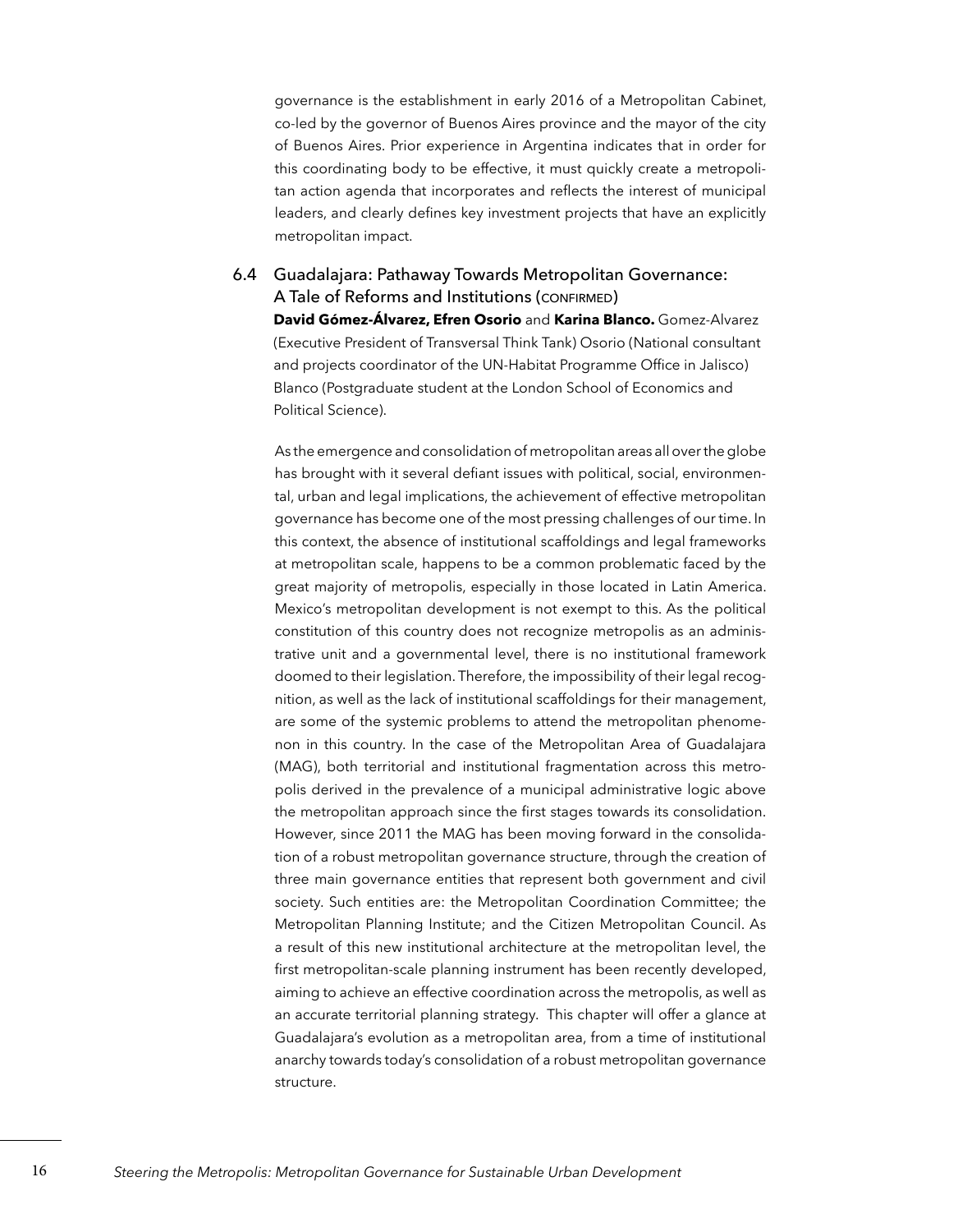#### 6.5 México City: Challenges and potential for metropolitan coordination (SUBMITTED)

**Alfonso Iracheta,** (Urban and Environmental Studies Coordinator-Colegio Mexiquense).

Today more than 60% of Mexicans live in large metropolitan areas generating over 70% of the GDP. These areas are understood as economic, social and environmental units, which require an integrated, participatory and longterm planning and organization. However, the withdrawal of the (Mexican) state in driving the process of urbanization since three decades ago, eroded the institutions responsible for the planning, management and governance of the metropolis. Currently, the metropolitan problems multiplied and deepened to the extent of jeopardizing the security, governance, productivity and sustainability of the country. This raises the urgency for Mexicans to undertake urban reform positioning the metropolitan phenomenon at the center. This should include the major themes of socio-spatial development: right to the city; a territorial vision in planning for development; recovery of the social function of property; recognition of the metropolitan phenomenon as strategic for national development; create new instruments to implement planning; effective social participation in planning; and legal consequences for breach of plans and programs.

- 6.6 New York (confirmed-title pending) **Thomas K. Wright,** (President Regional Plan Association).
- 6.7 Portland: Vignette of a regional government in action (submitted) **Robert Liberty, (Urban Sustainability Accelerator-Portland State University).**

Metro a regional government within the Portland, Oregon (USA) metropolitan region, provides a model for metropolitan governance intermediate between complete fragmentation and unitary metropolitan government. Metro exercises metropolitan level authority over land use and transportation planning, waste prevention and recycling and provides various regional services and facilities. It is unique in the United States because it is governed by a directly-elected metropolitan council of six members elected by districts and a council president, elected from the entire region. It has demonstrated its value through its adoption and implementation of metropolitan land use and transportation plans that have resulted in more sustainable patterns of growth and travel, despite opposition from local governments and important interest groups. Metro's success is a result of the limits and clarity of its mandate, the legal authority delegated to it from the state level and the political independence and moral authority derived from its electorate.

#### 6.8 Santiago (CONFIRMED-TITLE PENDING)

**Luis Eduardo Bresciani,** (National Council of Urban Development-Chile).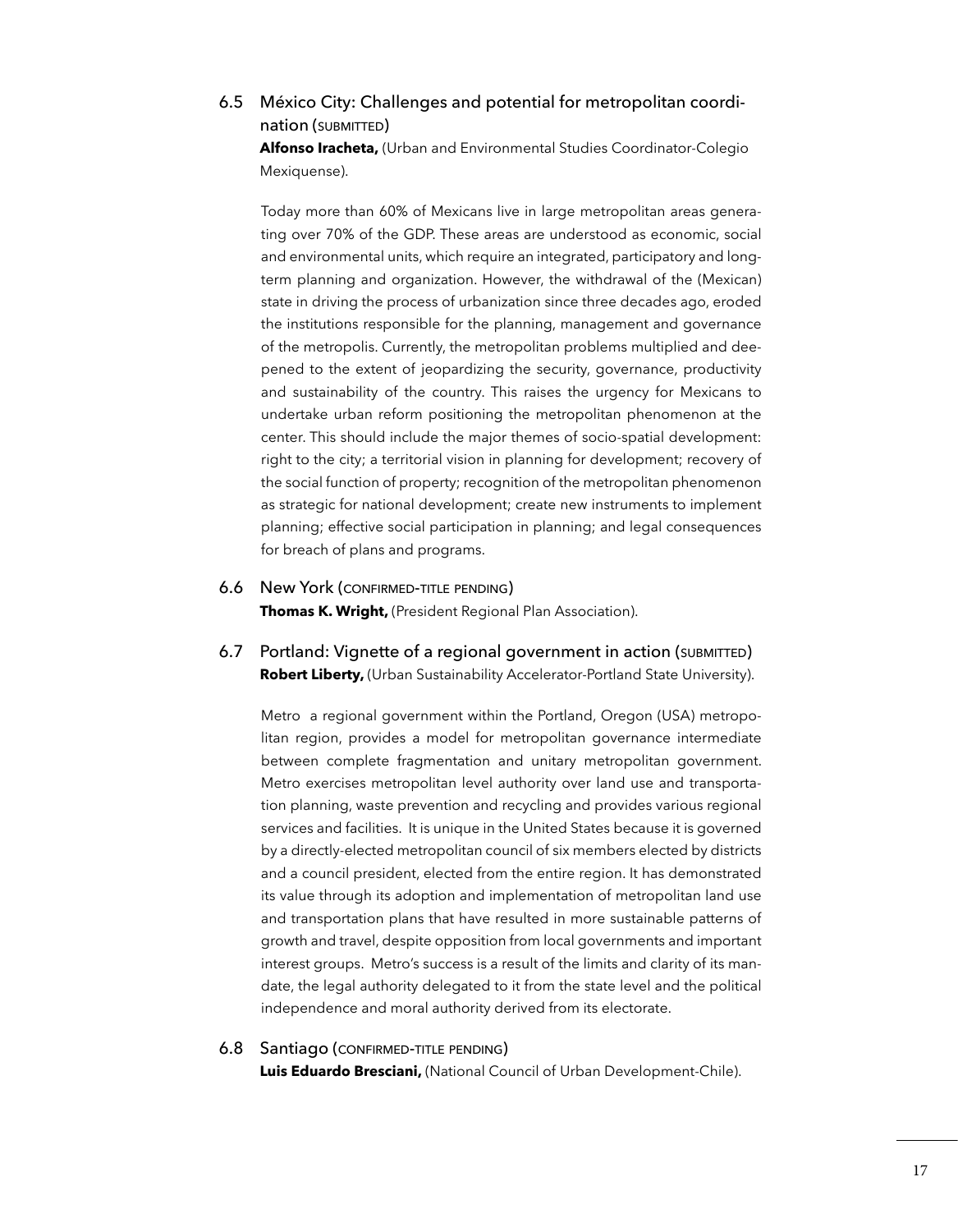6.9 Sao Paulo: Brazilian metropolitan governance in motion? Recent trajectory and perspectives in Greater São Paulo (SUBMITTED) **Jeroen Klink,** (Federal University of ABC -UFABC-).

This chapter provides an overview of metropolitan governance in São Paulo, which is grounded within an understanding of the limits and potentials of ongoing regulatory changes and developments in the country in general and metropolitan São Paulo in particular. After a brief primer on the evolution of Brazilian metropolitan governance since the demise of the national-developmental regime in the 1980s, the chapter prioritizes the analysis of recent developments in Greater São Paulo in light of the approval of new federal legislation (the so-called "Statute of the metropolis"). The latter implies the collaborative elaboration of integrated urban development plans at metropolitan scale, involving both state and local governments, the private sector, social movements and organized civil society.

#### 6.10 Toronto: Metropolitan transformation and the governance of sustainability (SUBMITTED)

**Richard Stren, Gabriel Eidelman** and **Martin Horak,** Stren (Emeritus Professor of Political Science and Publics Policy-University of Toronto) Eidelman (Professor Public Policy and Governance-University of Toronto) Horak (Professor of Political Science and Director of the Local Government Porgram-University of Western Ontario).

Toronto is the largest and economically most important city – and city region— in Canada. The City of Toronto has an important history of governance reform, having been organized as a two-tier system in 1953, with a number of lower- tier municipalities, and a higher-tier metropolitan government. This system lasted until 1998, when the two-tier system was amalgamated, creating the New City of Toronto. At the same time, the region around Toronto continued to expand. It now includes four other regions (besides Toronto) and twenty- four lower-tier governments. The GTA has no formal government structure, but there are signifcant governance relationships for major intra-municipal functions. Economic, land-use and transportation planning in the whole region is regulated by the Growth Plan of the provincial government, although there are some localized environmental initiatives in many of the larger urban centers. Paradoxically, however, the region – while it increases in social diversity and shows considerable innovation – is becoming increasingly polarized in social and economic terms.

#### **Africa**

#### 6.11 Cairo: Governing greater Cairo: An example of dominant national authorities and fragmented responsibilities (SUBMITTED) **David Sims** (Urban development consultant -currently with UN-Habitat Egypt)

Greater Cairo offers an interesting case study of a huge metropolitan area and primate capital city that has developed under a governance system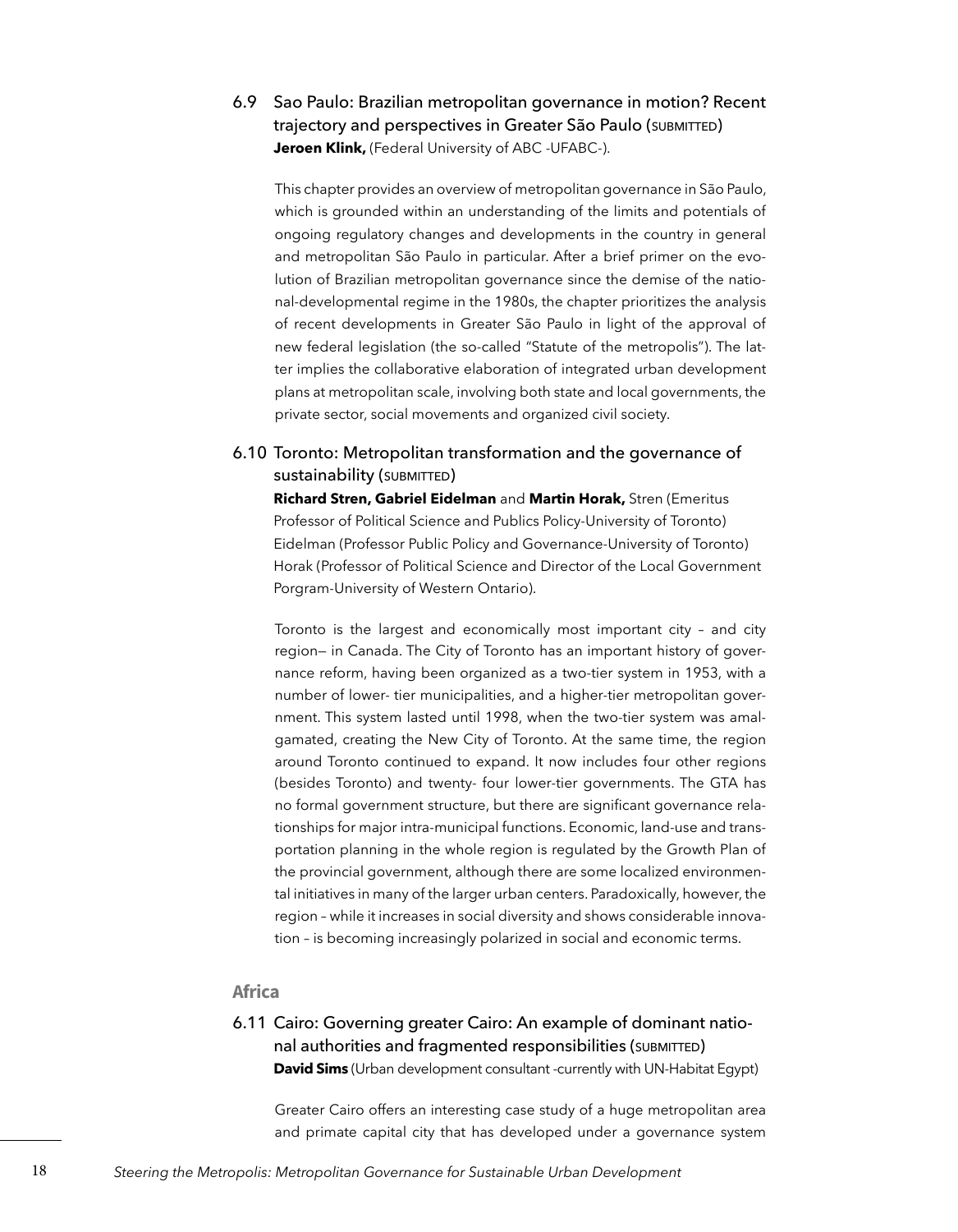characterized by dominant national authorities and virtually no metropolitan-level structures or formal coordination. In spite of serious challenges that include dichotomous spatial development, very weak local authorities, massive informal settlements, serious transport problems, and imbalances in the funding of investments, attempts at instituting metropolitan governance have so far had no success. The difficulties of introducing useful reform in Greater Cairo offer a cautionary tale for efforts at promoting metropolitan governance.

#### 6.12 Durban: Building metropolitan governance in South Africa, review of the Ethekwini city council experiences (SUBMITTED) **Purshottama Sivanarain Reddy,** (Local government specialist IASIA).

Ethekwini Municipality was established in 2000 and includes the City of Durban as well as neighbouring towns and rural areas. It is one of 61 municipalities in the Province of Kwazulu Natal and is the third largest in the country. Durban, which is a coastal city is a national and international tourist destination. Despite the progress made in enhancing local governance, there are still major challenges that need to be addressed, namely, high unemployment rate and resultant poverty; low literacy levels/limited skills development; sluggish economic development; access to basic services limited; HIV/ Aids and communicable diseases increase; natural capital loss; development practices which are unsustainable; crime; levels increasing; adequate water and energy supply; ensuring food security; infrastructural degradation; climate change; ensuring financial sustainability, effectiveness and efficiency and local government still inward. Ethekwini Municipality has always projected itself as the learning City in terms of strategic innovative initiatives and creative thinking, more specifically in relation to inter alia, environmental sustainability; participatory planning and fnancial management. Considerable emphasis has been placed on innovation and this has been demonstrated in the impressive capacity for good practice continentally. However, key to the process is political and management will to ensure greater coordination and integration between the different policies, systems and processes to ensure that developmental outcomes as espoused in the Constitution are achieved. It is also imperative to ensure that the global objectives of metropolitisation, are being achieved and more specifically the benefits of a unified metropolitan city in a South African context, that is the provision of efficient and effective services; economies of scale; fnancial sustainability and integrated development planning. The large number of service delivery protests in the past decade bears ample testimony to the fact that the notion of metropolitisation has yet to make a positive impact on local communities in South Africa.

6.13 Lagos: Metropolitan governance and transformation (confirmed) **Femi Olokesusi** and **Samuel Danjuma,** Olokesusi (Professor of Urban and Regional Planning at the College of Social and Management Sciences, Afe Babalola University) Danjuma (Lecturer with the Department of Urban and Regional Planning Faculty of Environmental Sciences University of Jos, Jos Plateau State, Nigeria).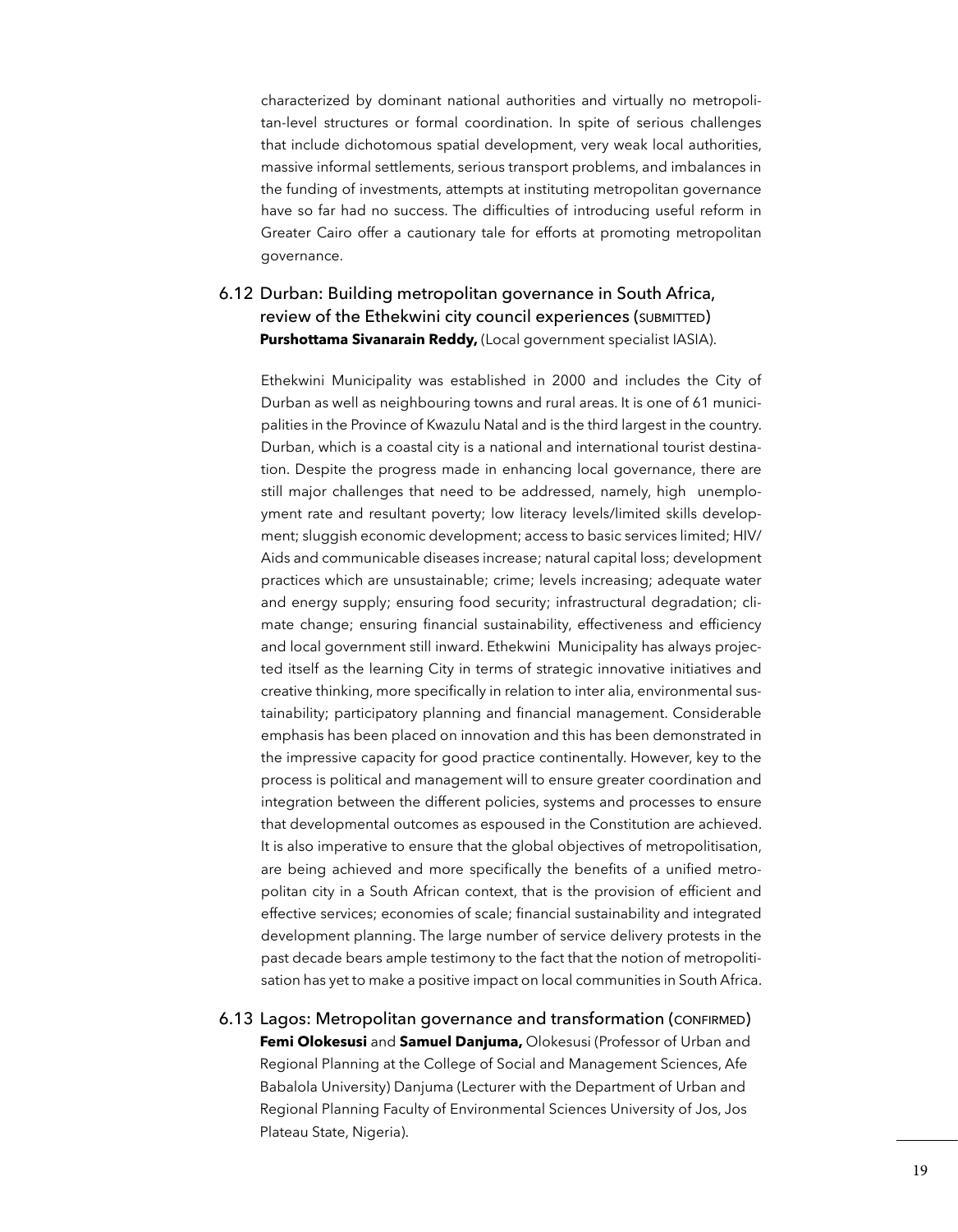Metropolitan Lagos is the largest and most important economic region in Nigeria. Occupying less than 0.15 per cent of the Nigerian land mass, it has about 6.0 per cent of the country's population. From a small fishing village, this coastal settlement transformed to become a primate city and eventually the country's capital until 1991. As a coastal metropolis, it faces the daunting challenge of climate change in addition to others such as inadequate access to infrastructure, slum settlements, youth unemployment, non-inclusive development, poverty, as well as rapid population and spatial growth. Consequently, the chapter analyses the provision of public goods especially in the areas of infrastructure, housing, urban regeneration, metropolitan planning, e-governance and mobilisation of fnancial resources since the return to democratic governance in 1999. Particular attention is also paid to the roles of key actors principally the 57 local council development areas (LCDAs) created by the state government, the constitutionally recognised three tiers of government and non-state actors. The nature of collaboration and coordination among these actors are examined as well as power bargaining, the extent of devolution of power, and funding to both the local governments and LCDAs. The chapter concludes with some policy imperatives aimed at strengthening metropolitan governance.

#### **Asia**

#### 6.14 Beijing: Metropolitan governance under a highly centralized political system (SUBMITTED)

Yan Tang, (Professor urban design and planning-Tsinghua University).

With a population of over 100 million, the Beijing-Tianjin-Hebei Metropolitan region (BTH region) is now in the spotlight of world media. It is not only because of the great development achievements that the mega- city region has made over the past 20 years, but also its recent well known suffering from the heavy smog, environmental pollution, and water shortage, which highlights the urgency of collaborative action in dealing with regional problems and in building an effective regional governance system in BTH. Grounded in China's peculiar social, political, and economic context, and the region's special identity, the paper analyzes the development problems, the regional power system, the roles of stokeholds, and the intents and barriers of inter-municipal collaboration in BHT to explore the region's governance mechanism under a highly centralized political system and its dilemmas, causes, ways out.

#### 6.15 Delhi: Metropolitan coordination (SUBMITTED) **Debolina Kundu,** (Professor National Institute of Urban Affairs).

Metropolitan governance in India today is characterized by fragmentation of responsibility, incomplete devolution of functions to the elected urban local bodies (ULBs), lack of adequate fnancial resources, unwillingness to progress towards municipal autonomy, adherence to outdated methods in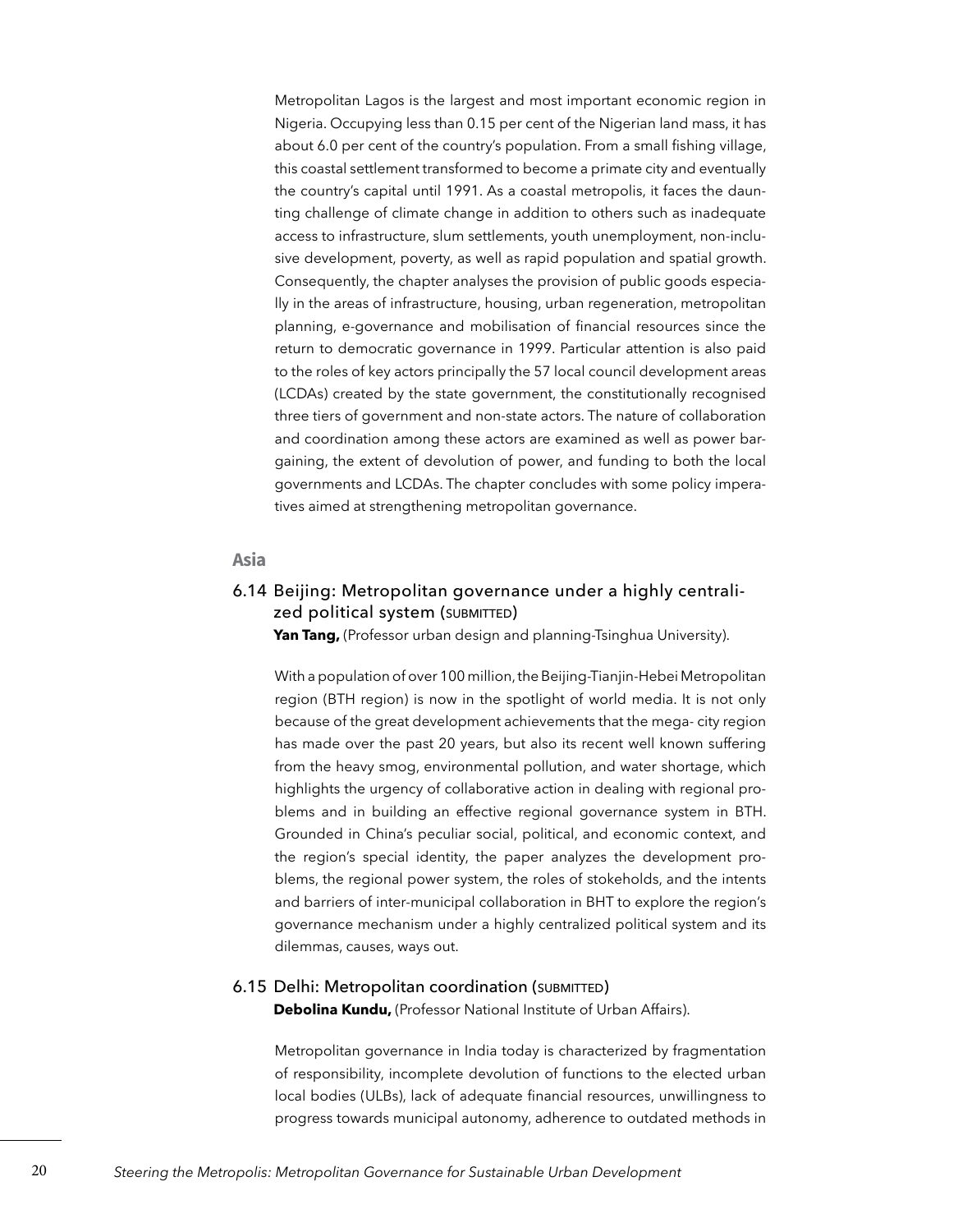property taxation and hesitation in the matter of levy of user charges, property tax recovery, levy or withdrawal of control, role of parastatals on water supply and sanitation services, etc. The 74th Constitutional Amendment Act, 1992 and the National Mission tried to empower ULBs in India to improve governance and efficiency in city administration. In light of the above, the paper attempts to trace the demographic growth of Indian metropolises; study their current status in terms of their economic potential and devolution of power in terms of funds, functionaries and functions. It tries to overview select good practices in urban governance. In conclusion, the paper suggests ways for improving governance in the country.

#### 6.16 Mumbai: Metropolitan governance as a strategy to resolve the Mumbai conundrum (SUBMITTED)

**Abbay Pethe, Sahil Gandhi** and **Vaidehi Tandel.** Abbay (Professor urban economics and regional development-Mumbai University) Sahil (Assistant professor at Tata Institute of Social Sciences) Tandel (Senior associate at IDFC Institute).

This chapter provides an overview of the Mumbai Metropolitan Region. It begins by flagging the key elements that create the conundrum. It then describes the various public and private organizations involved in the extended public goods provision and the functions they undertake within the context of a three-tier federal set-up. The chapter further analyses the major issues faced in the provision of public goods including affordable housing within the region, in particular locating the causes in the lack of coordination to resolve inter-jurisdictional problems, the conficts that arise due to political and jurisdictional fragmentation that preclude true polycentricity and most importantly in the lack of reform in relevant policies. The chapter then makes relevant policy recommendations and highlights the importance of having a metropolitan level government for Mumbai delimiting its domain in terms of discharging functions that are best undertaken at a regional scale with the necessary fnances and functionaries. It argues that such strategies would enable the region to function smoothly as a common labour market thus reaping agglomeration efficiencies.

#### 6.17 Seoul: Metropolitan governance by sharing (confirmed)

**Joo Hun Lee** (Professor of public administration- University of Seoul).

'Metropolitan Governance' is just a buzzword unless it is deliberately defned. Since the former social activist Park Won Sun settled in mayor's office in 2012, Seoul started to redefne the word of governance with the perspective of the social innovation. As of 2016,Metropolitan governance of Seoul represents not only effective inter-organizational coordination but also the value creation by voluntary sharing activities. The sharings occurrs at three different levels. At micro level, which represents the community or village localities, peoples are encouraged to form voluntary organizations each of which advocates certain objectives such as co-education, social movements, micro-funding, and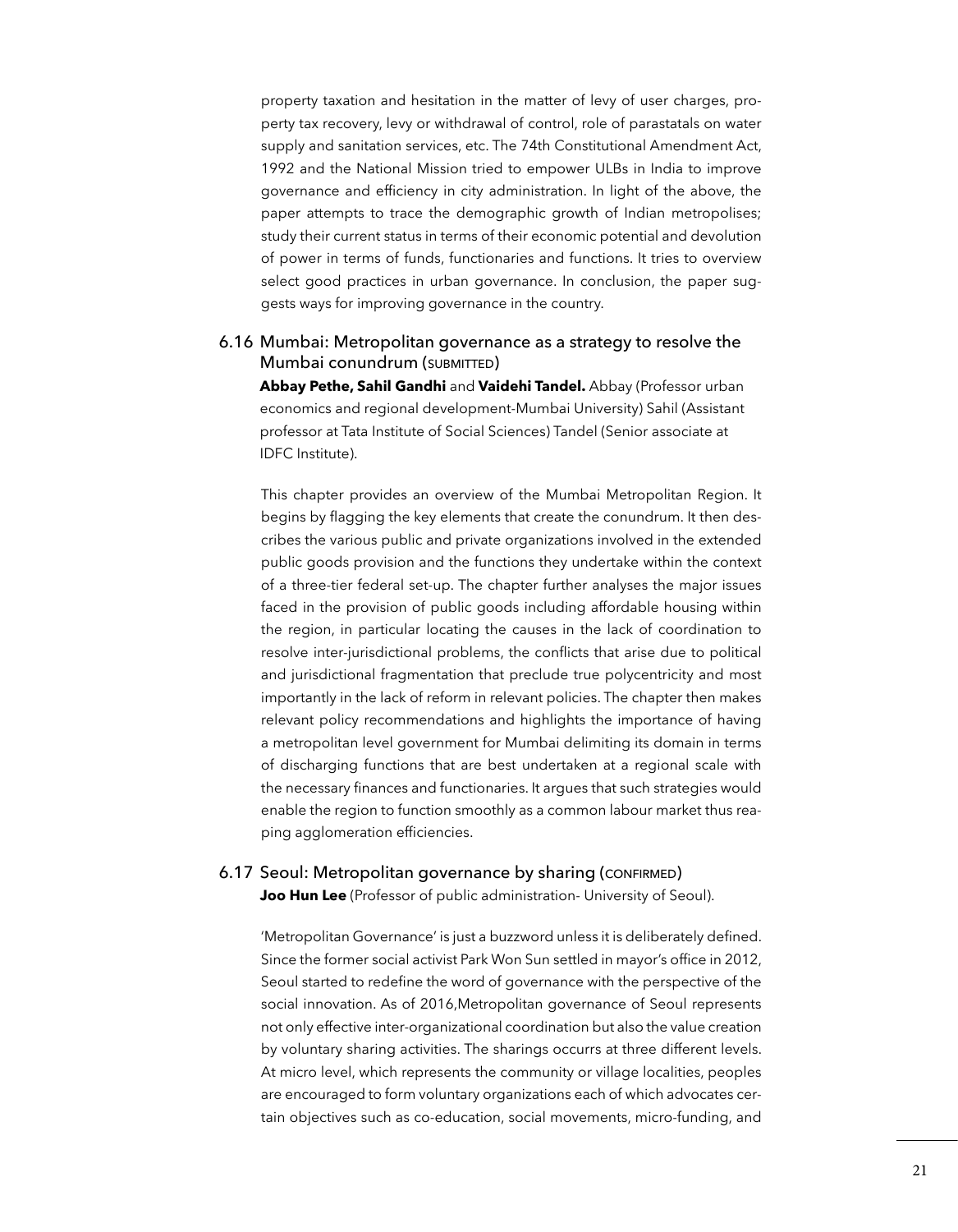community business. At meso level, Seoul has developed strong and more effective inter-governmental cooperation by which citizens of each government are provided more accessibility to the resources in remote locations. Finally, at macro level, which is defned as international one, Seoul has strengthened her identity as a good partner of international development. With active policy sharing project, Seoul already signedmore the 30contracts withcitiesall around worldand iswilling to export Seoul's successful developmental strategies. For Seoul. governancemeans innovation, creative solution, and co-development by sharing. At each governance level, Seoul has already generated success stories. Wisdom and knowledge accumulates and transfers. People begin to participate in their normal lives. Cooperation is not enough. Seoul added creative values. We call this innovation as Governance by Sharing. Seoul is willing to share its experiences with the cities which pursues 'the better way.

#### 6.18 Shanghai: The changing urban governance system of urban redevelopment in Shanghai (SUBMITTED)

**Jie Chen and Zhumin Xu,** Chen (Assistant dean of Institute of Advanced Studies Shanghai University of Finance and Economics - SHUFE)

This chapter first offers a brief historical documentation on the evolution of urban governance structure in Shanghai over the last three years. Then the chapter examines the forces behind these evolution and highlight the changing roles of state in the urban governance in Shanghai. Particular attention will be given to the interactions between state, market and citizens and investigate the social-economic context of these interactions. We will use some case studies to illustrate the characteristics of urban governance in Shanghai, including interests expression and confict resolution in the recent master urban planning process.

#### 6.19 Tokyo: The metropolitan coordination process (SUBMITTED)

**Masaaki Nakagawa, Director of Policy Planning Office, National Spatial** Planning and Regional Policy Bureau, Ministry of Land, Infrastructure, Transport and Tourism (MLIT), The Government of Japan.

Now most of cities in the world are facing rapid urbanization, including uncontrolled land use, problems of transport, affordable housing and environment, which also were the challenges for Japanese metropolitan area such as Tokyo during the period of high economic growth around 1960's. At that moment, Japanese Government in collaboration with local governments established broad regional plan for these metropolitan areas so that they can promote several big projects to deal with problems above based on long-term and comprehensive vision shared with all stake holders. Especially development of public transportation, affordable housing, redevelopment of industrial zone, water supply and drainage system will be good examples because these big developments were promoted beyond municipal boundary, thus needed broad coordination with various stake holders. In this paper, role and effect of regional planning and some projects based on the plan as examples are provided.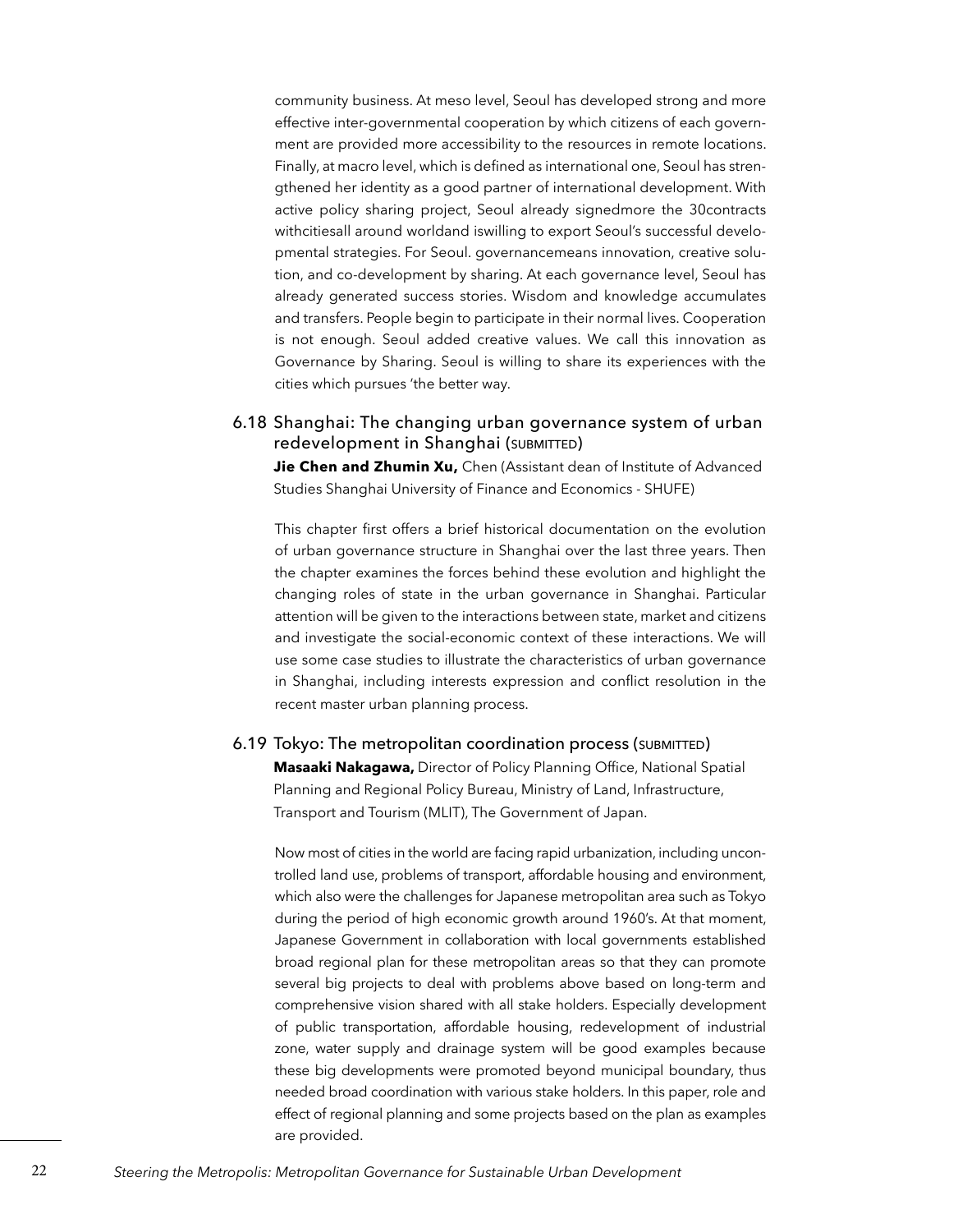#### **Europe**

6.20 London: The negotiated city: London governance for a sustainable world city (SUBMITTED)

**Prof. Greg Clark, Dr. Tim Moonen** and **Jonathan Couturier** (Clark, International Cities Expert and Advisor. Moonen and Couturier**,** The Business of Cities @ University College London).

London is a negotiated city that has undertaken multiple and incremental reforms over the past 25 years. London is an example of a city whose metropolitan governance has gone through several important cycles in the past 30 years, from a structure largely determined by national government towards a more negotiated and distributed system. In that time, the city has experienced the abolition of citywide government, the creation of a national office for London, the increasing self-organisation of business and civic communities, and eventually the creation of a two-tier metropolitan government. 21st century London has been able to develop robust strategies for the sustainable development of transport, infrastructure, spatial growth, the economy and environment. This has been aided by incremental accrual of powers to its Mayor, actively engaged central government ministries, positive collaboration across the 33 boroughs, and responsible leadership from business and civil society leadership networks. Although challenges to sustainable growth remain, in many respects London has emerged as an archetypal negotiated city whose hallmarks of pragmatism and compromise are critical ingredients as Europe's largest city grows towards 10 million people.

#### **6.21 Paris (CONFIRMED-TITLE PENDING) Tommaso Vitale**

6.22 Sttutgart: Efficient regional governance as pre-condition for sustainable regional governance: The "joining forces" approach (confirmed)

**Thomas Kiwitt** and **Dorothee Lang.** Kiwitt (Director of the Planning Department of the Verband Region Stuttgart -Stuttgart Regional Association-), Lang (Director of the Policy and PR division of the Verband Region Stuttgart.)

Stuttgart Region is among Europe's most prosperous areas, characterized by a thriving industry and growing immigration. To maintain quality of live and competitiveness, the provision of building land and adequate infrastructure as well as the protection of open spaces and the adaptation to climate change have become high-priority issues. As none of these challenges can be tackled within the boundaries of one municipality, an intensifed cooperation between cities and their metropolitan hinterland is crucial. Stuttgart Region's "joining forces" approach is designed to coordinate the activities of 179 confident municipalities in the field of urban and economic development. Therefore, the "Verband Region Stuttgart" as a public body on supra-municipal level is responsible for regional public transport, economic development promotion,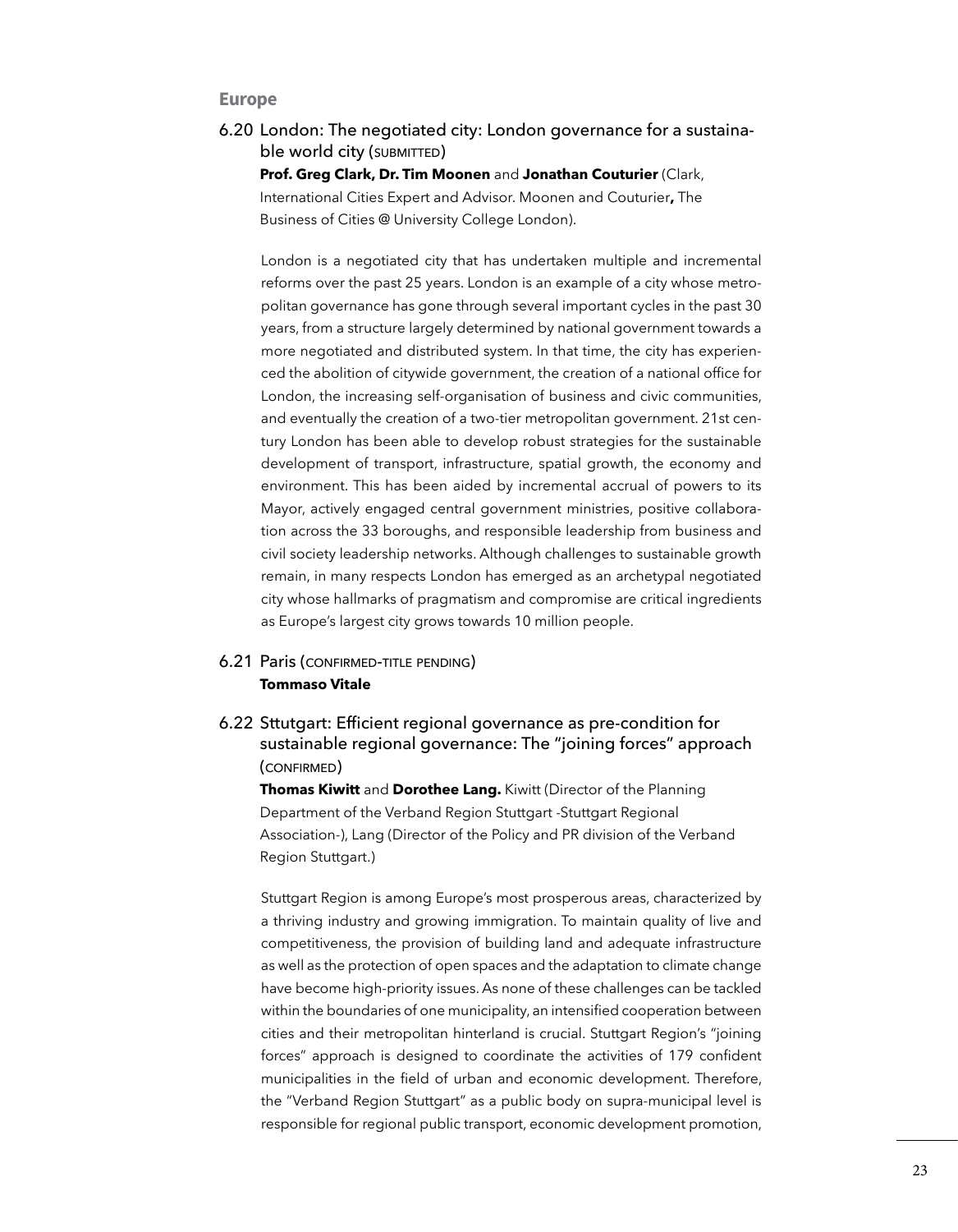comprehensive regional planning, development of open spaces and marketing. The members of the regional assembly are elected in a direct ballot - which underlines the political dimension of regional governance.

**7. Conclusions**

David Gómez-Álvarez, Eduardo López Moreno and Robin Rajack

## Authors

**Abhay Pethe** is a senior academic who currently holds the Dr. Vibhooti Shukla Chair Professorship in the Centre for Urban Economics & Regional Development in the Department of Economics, University of Mumbai. Apart from being involved in extensive teaching and research activities he has been a member of various expert committees of Indian Government at Central, State and Local Levels. He has also worked as a consultant to private, governmental and multilateral organizations such as the World Bank, UNDP-UNCHS amongst others.

**Alfonso Iracheta** Program of Urban and Environmental Studies Coordinator at the Colegio Mexiquense A. C He holds a Master in Regional Planning from the University of Edimburgh and a Ph.D. in Geography and Regional Studies from the University of Varsovia. He is currently Director of the Interdisciplinary Program of Urban and Environmental Studies at the Colegio Mexiquense A.C, National Coordinator of the Mexican Network of Cities towards Sustainability, and Coordinator of the Permanent Committee of the National Congress of Urban Land. He is a level II researcher of the National System of Researchers, mainly focused on issues such as national and international metropolitan development, land, and urban and environmental development. He was previously President of the Colegio Mexiquense A.C and Founding Coordinator of the UN-Habitat office in Mexico.

**Andres Luque-Ayala** is lecturer in the Department of Geography at Durham University. His research revolves around three interrelated topics and their implications for cities, particularly in the Global South: the development of a critical geography of energy; a socio-technical examination of 'smart' forms of urbanization and the coupling of digital and material infrastructures as a new security apparatus in the city; and a critical evaluation of urban responses to climate change and the disruption of the relationship between climate mitigation and adaptation in cities. Andrés has over 12 years of practitioner experience in the interface between urban infrastructures and environmental issues. Currently Andrés coordinates the ESRC funded International Network on Comparative Urban Low Carbon Transitions(INCUT), a global network of researchers examining how cities around the world are responding to climate change. He is also a co-investigator in the RCUK-CONFAP International Network (UK-Brazil) Augmented urbanity and smart technologies.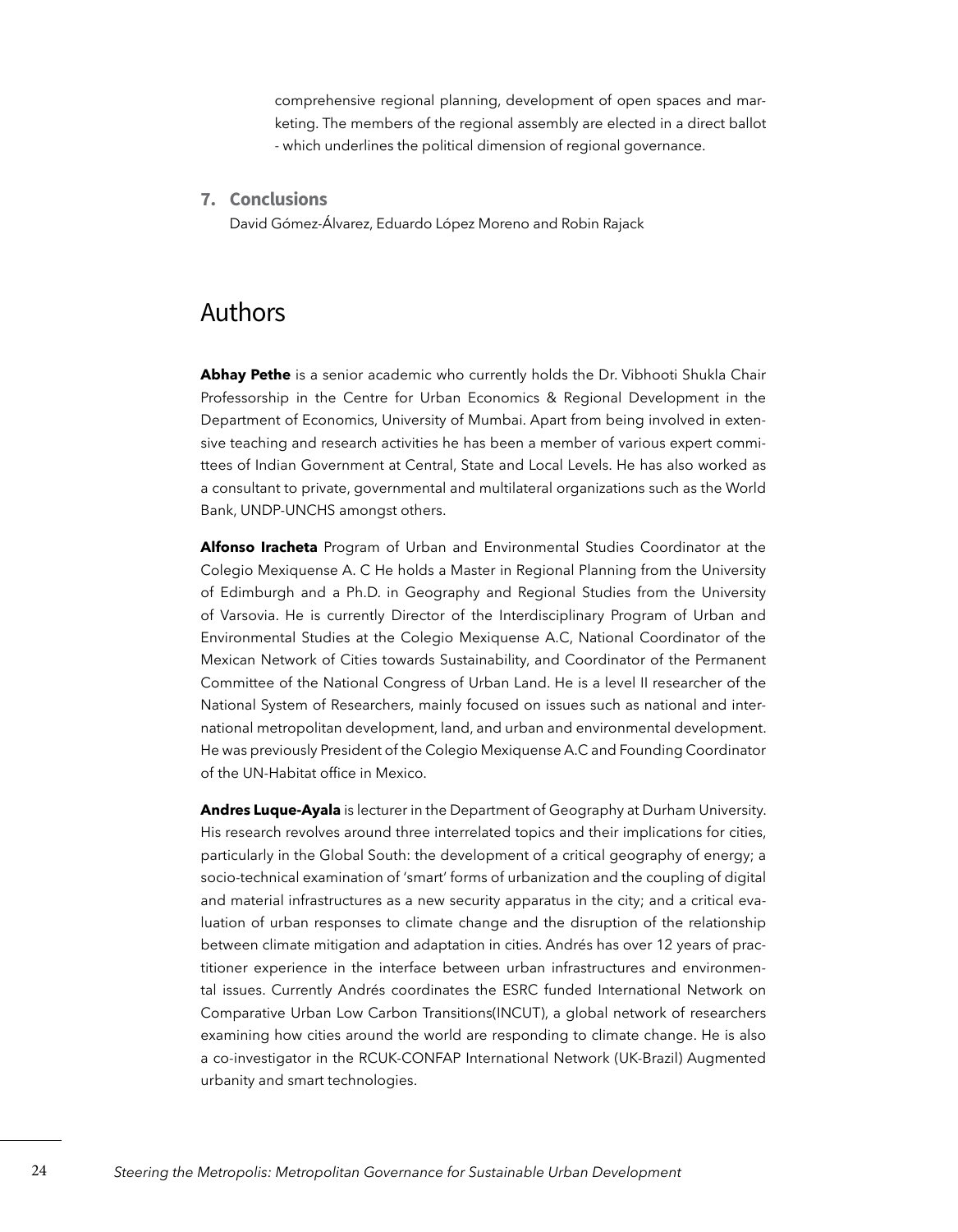**Brian Roberts** Emeritus Professor and an international urban management expert, Brian holds qualifcations in land surveying, urban and regional planning, urban design and business management as well as a PhD in urban and regional economic development. Brian has held senior positions with the United Nations Centre for Human Settlements, Queensland state government, two academic institutions and within the consulting industry. Brian has held responsibility for the management of large and complex multi-discipline projects, the overseeing of national and regional institutional reform programs, national and international urban management policy, higher education and training, and ministerial advice in several countries. Brian has co-authored more than 100 publications and conference papers including 10 books with contributions to the UN Habitat World Cities Development Report in 2011 and 2015.

**Bruce J. Katz** is the inaugural Centennial Scholar at the Brookings Institution, where he focuses on the challenges and opportunities of global urbanization. Katz assumed this cross-institution role in January 2016 after 20 years as the vice president and codirector of the Brookings Metropolitan Policy Program, which he founded in 1996. He is also co-author ofThe Metropolitan Revolution(Brookings Press, 2013), which argues that cities have become the vanguard of policy innovation and problem- solving in the United States and the world.

**David Sims** specializes in aspects of urban development, economics, and housing in countries of Africa, Asia, and the Middle East. Since 1971 he has worked for a wide range of multilateral and bilateral development agencies as well as host countries. Half of his experience has been in Egypt, and he has written extensively about Greater Cairo's development and, in particular, the growing dominance of informal settlements. His books include Understanding Cairo: The logic of a city out of control (Cairo: AUC Press, 2012.) He was educated at Yale and Harvard universities. For four decades he has been based in Cairo.

**Debolina Kundu** is an Associate Professor at the National Institute of Urban Affairs and has about 20 years of professional experience in the feld of development studies. She has a Ph.D degree from Jawaharlal Nehru University, New Delhi. She has been a doctoral fellow with the ICSSR and post-doctoral fellow at the Local Government Initiative, Hungary. She has previously been engaged as a consultant with several national and international organizations, such as Indian Institute of Dalit Studies, UNDP, UNESCAP, KfW Germany, GIZ, Urban Institute, Washington etc. on issues of urban development, governance and social exclusion. She is presently in charge of the Data Centre and HUDCO Chair activities at NIUA and JNNURM Reform Appraisal and is coordinating projects on 'Internal Migration in India' and 'Sustainable Social Housing in India'. She is presently editor-in-charge of the bi- annual Journal 'Urban India'. She has a large number of articles published in books and journals of international and national repute with Sage, Oxford and other leading academic publishers.

**Dorothee Lang** graduated in history and political science. After some time as a journalist, she worked in press and public relations for various local councils. She heads the Policy and PR division of the Verband Region Stuttgart.

**Efrén Osorio Lara** B.A. in International Relations from ITESO University and M.A. in Public Policy from the Hertie School of Governance (HSoG) in Berlin. He studied Development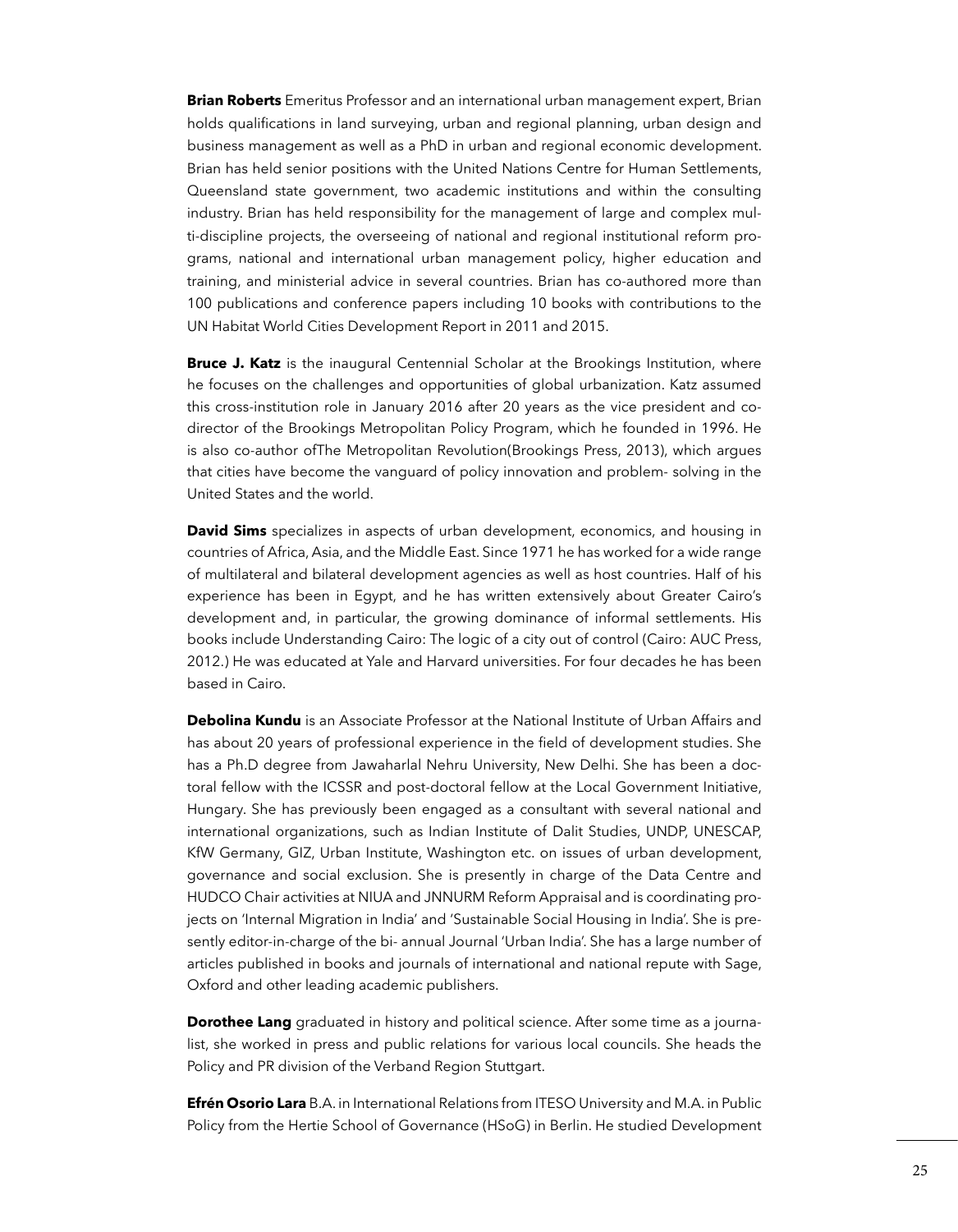and Civic Organizations' Professionalization from INDESOL; and Project Management, Protocol and Public Relations from ITESO University. As a public servant, he served as Electoral District Adviser during local elections, Adviser to the President of the General Council of the Electoral Institute and Citizen Participation of Jalisco and Head of Sister Cities and International Affairs of the Municipal Government of Zapopan. He also has several publications related to transparency, public policies, globalization and democracy. He served as an officer in the UN-Habitat office in Colombia he currently is National Consultant and Projects Coordinator of the UN-Habitat Programme Office in Jalisco.

**Eugenie L. Birch** Co- Director of Penn Institute for Urban Research and President of the General Assembly of Partners of the World Urban Campaign Eugénie L. Birch is Lawrence C. Nussdorf Professor of Urban Research and Education, Chair of the Graduate Group in City and Regional Planning, and Co-Director of Penn IUR. She has been active in the feld of city planning's professional organizations and in academia in the United States and abroad. In 2000, she was elected to the College of Fellows of the American Institute of Certifed Planners and made an honorary member of the Royal Town Planning Institute. She has been a member of the Planning Accreditation Board, serving as its chair from 2004 to 2006. She has been President of the Association of Collegiate Schools of Planning; President, Society of American City and Regional Planning History; and Co- editor, Journal of the American Planning Association. She was recently appointed President of the General Assembly of Partners for Habitat III of the World Urban Campaign.

**Femi Olokesusi** has a Doctorate degree in Geography from the University of Ibadan, Oyo State, Nigeria with specialisation in Environmental Planning and Management. A fellow of the Nigerian Institute of Town Planning, he retired as a Research Professor from the Nigerian Institute of Social and Economic Research (NISER) in Ibadan, Nigeria where he worked between 1985 and early 2016. At NISER he was Director of Physical Development Department for about 6 years and among other professional and administrative duties, and also acted as the Director-General/Chief Executive Officer of the Institute from December, 2010 to August, 2011. A 1994/95 Fulbright African Senior Scholar, he has conducted several studies either as a team leader or principal researcher/consultant for many national and international agencies. Some of such works include Evaluation of UNDP's 6th Nigerian Country programme on Environment and Energy, Review of 2006 UNDP Annual Programme in 2006. He served as a resource person to draft Nigeria Vision 20:2020 and the National Infrastructure Master Plan. He participated in Urban Planning Consultancies such as preparation of the Abeokuta Master Plan in 1987 and as consultant to the UN-Habitat in 2014/2015 on the preparation of City Structure Plans for Lokoja and Dekina in Nigeria. He is currently a member of the Independent Advisory Group of the World Bank-assisted Ibadan Urban Flood Management Project and a Professor of Urban and Regional Planning at the College of Social and Management Sciences, Afe Babalola University, AdoEkiti, Ekiti State, Nigeria.

**Francisca Rojas** is urban development and housing specialist at the Inter-American Development Bank (IDB). Her areas of expertise include sustainable urban development, metropolitan urban governance, and the role of ICTs in urban management, and transparency and accountability. Previously she was research director and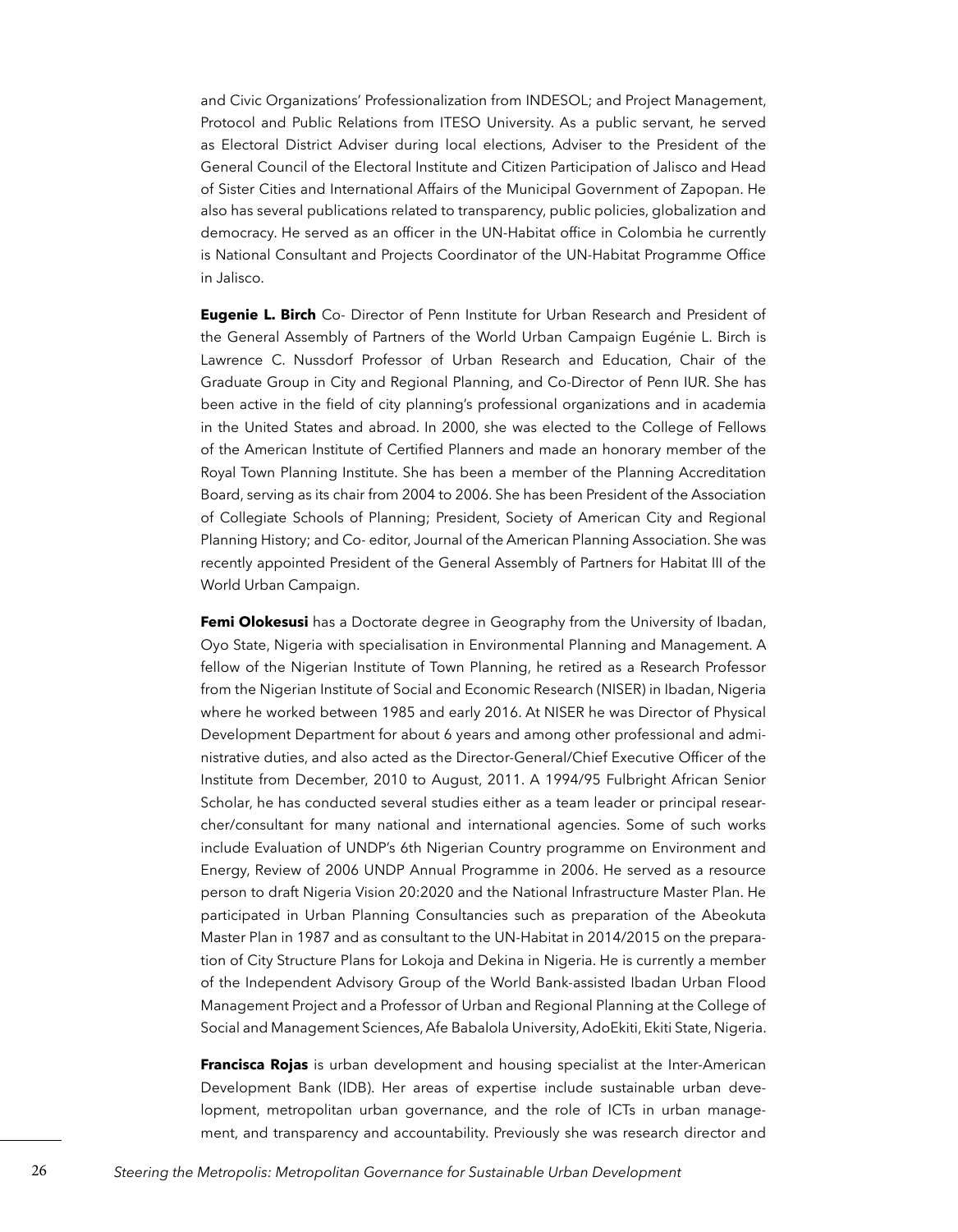post-doctoral fellow with the Transparency Policy Project at the Harvard Kennedy School of Government. She was also a researcher at the MIT Senseable City Lab. In the public sector she has been an urban planner with the Washington DC Office of Planning and an advisor to the Minister of Housing and Urban Development in Chile. Francisca has a PhD in Urban and Regional Planning from the Massachusetts Institute of Technology (MIT), a Master in City Planning also from MIT and an undergraduate degree from the University of Michigan. She is currently based in the IDB Argentina country office and lives in Buenos Aires.

**Gabriel Eidelman** is an Assistant Professor at the University of Toronto's School of Public Policy and Governance. His research and teaching focus on cities and urban governance in North America.His work has been published in the Journal of Urban Affairs, the Canadian Journal of Political Science, and the journal Politics & Policy. He has been recognized as a Clarence N. Stone Scholar and Norton Long Young Scholar by the American Political Science Association, and was awarded the 2013 Vincent Lemieux Prize for best PhD thesis in Canada by the Canadian Political Science Association.

**Gabriel Lanfranchi** is an Architect and urban planner by training from Argentina. He holds a master's degree in urban economics from Torcuato Di Tella University and a MIT SPURS fellowship. Currently he is the Director of the Cities Programme at CIPPEC and a consultant for the Inter-American Development Bank, Grupo Edisur and AySA . At MIT he founded the MIT Metro Lab, an initiative that promotes metropolitan governance awareness and helps governments to create better tools for city management. He was the director of the Metropolitan Office that coordinated the Strategic Guidelines Plan for the Buenos Aires Metropolitan Region. He also led suburban poverty alleviation development projects at Fundacion Pro Vivienda Social and worked on the Verona Mobility Plan and the Green Plan for Barcelona.

**Greg Clark** is an international cities expert and advisor to several global cities including London, Sao Paulo, Singapore, New York, and Hong Kong. His portfolio includes work as Senior Fellow at the Urban Land Institute (Europe), Chief Advisor and Chairman of the OECD's Forum on Local Development and Investment, Lead Advisor on the World Bank Urbanisation Knowledge Forum, a Global Fellow of the Brookings Institution in Washington, Associate of LSE Cities, Chairman of British BIDs and a Visiting Professor at Cass Business School. He is author of more than 10 books and major reports on city development. From 1989 to 2004 he held a number of key roles in organisations leading London's development agenda. He is presently researching and writing The Honor Chapman Report on London's Competitiveness 1992 to 2022.

**Harriet Bulkeley's** is Professor in Department of Geography at Durham University. Her research is concerned with environmental governance and focused on three key themes: theorizing and explaining the processes and practices of governing the environment; the urban politics of climate change and sustainability; in the political geographies of environmental governance, in particular emerging (transnational) political spaces on the boundaries of public/private authority through which climate change is being governed. She currently holds an ESRC Climate Change Leadership Fellowship, Urban Transitions: climate change, global cities and the transformation of socio-technical systems, through which she is developing this work. She is author of a rrecnet eport commissioned by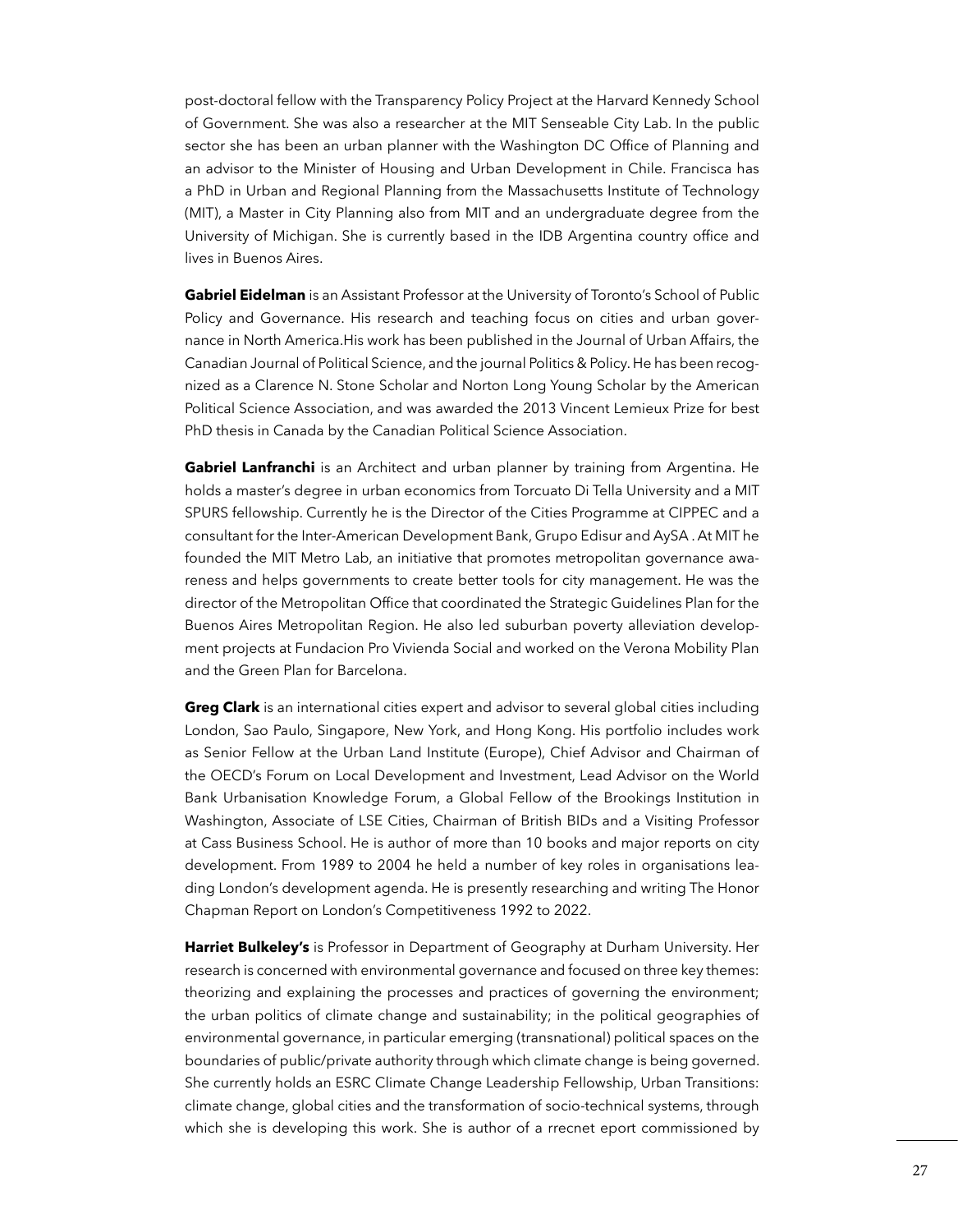the World Bank on Cities and Climate Change: The role of institutions, governance and urban planning. Harriet leads the Leverhulme international network Transnational Climate Governance and through her Philip Leverhulme Prize is examining the politics of climate change emerging beyond the nation-state in the UK.Harriet is an Editor of Environment and Planning C: Government and Policy and Domain Editor of 'Policy and Governance' for Wiley Interdisciplinary Reviews Climate Change.

**Huascar Eguino** Economist, he specializes in the preparation and evaluation of urban development and municipal management . Holds a Masters in Local and Regional Development (ISS - Holland ) and has graduate studies in urban development and municipal fnance (MIT , Harvard, University of Pennsylvania ) . He has extensive experience in designing and implementing integrated urban development projects , having worked in most of the countries of Latin America. From 2010 to early 2013 , he worked at the IDB in Brazil as coordinator of urban development. Before joining the IDB he worked as head of public investment policies and municipal fnancing the Ministry of Finance in Bolivia. He was also consultant to organizations such as UN-Habitat and USAID , university lecturer and contributor to several research centers dedicated to local development issues.

**Jeroen Klink** Dutch Economist. PhD in urban planning from the University of São Paulo. Professor of Urban Economics and Planning at the Universidade Federal do ABC, Greater São Paulo. Previous experience includes secretary for economic development in the city of Santo Andre (Greater São Paulo) and the Institute for Housing and Urban Development Studies (Rotterdam), among others. He has provided (inter) national consultancy services and published extensively in areas related with economic restructuring, planning and governance in urban-metropolitan areas.

**Joan Subirats** Professor of Government and Public Administration at the Autonomous University of Barcelona Ph.D. in Economic Sciences from the University of Barcelona and professor of Political Science at the Autonomous University of Barcelona (UAB). Prince of Asturias Chair in Georgetown University, academic year 2002-2003. Founder and Director of the Institute of Government and Public Policy at the UAB. Additionally, he is Director of the PhD Program, at the same institute. His research focuses mainly in the feld of governance, public administration, social exclusion, democratic innovation, civil society, multilevel government, and public policy analysis.

**Jonathan Couturier** is a Research Fellow at The Business of Cities in London. He specialises in urban data, benchmarking and metropolitan governance, and has co-authored work for the Urban Land Institute and Overseas Development Institute. He holds degrees from the London School of Economics and Political Science and University College London.

**Joo Hun Lee** is Associate Professor of Public Administration at the University of Seoul. Before joining UOS in 2010, Professor Lee served as Associate Research Fellow at Seoul Institute, Senior Researcher at Graduate School of Governance, SKKU. He received his BA in Political Science and MA in Public Administration from Yonsei University. He earned his Ph.D. in Public Affairs from Graduate School of Public and International Affairs, University of Pittsburgh. Professor Lee's current research interests focus on governance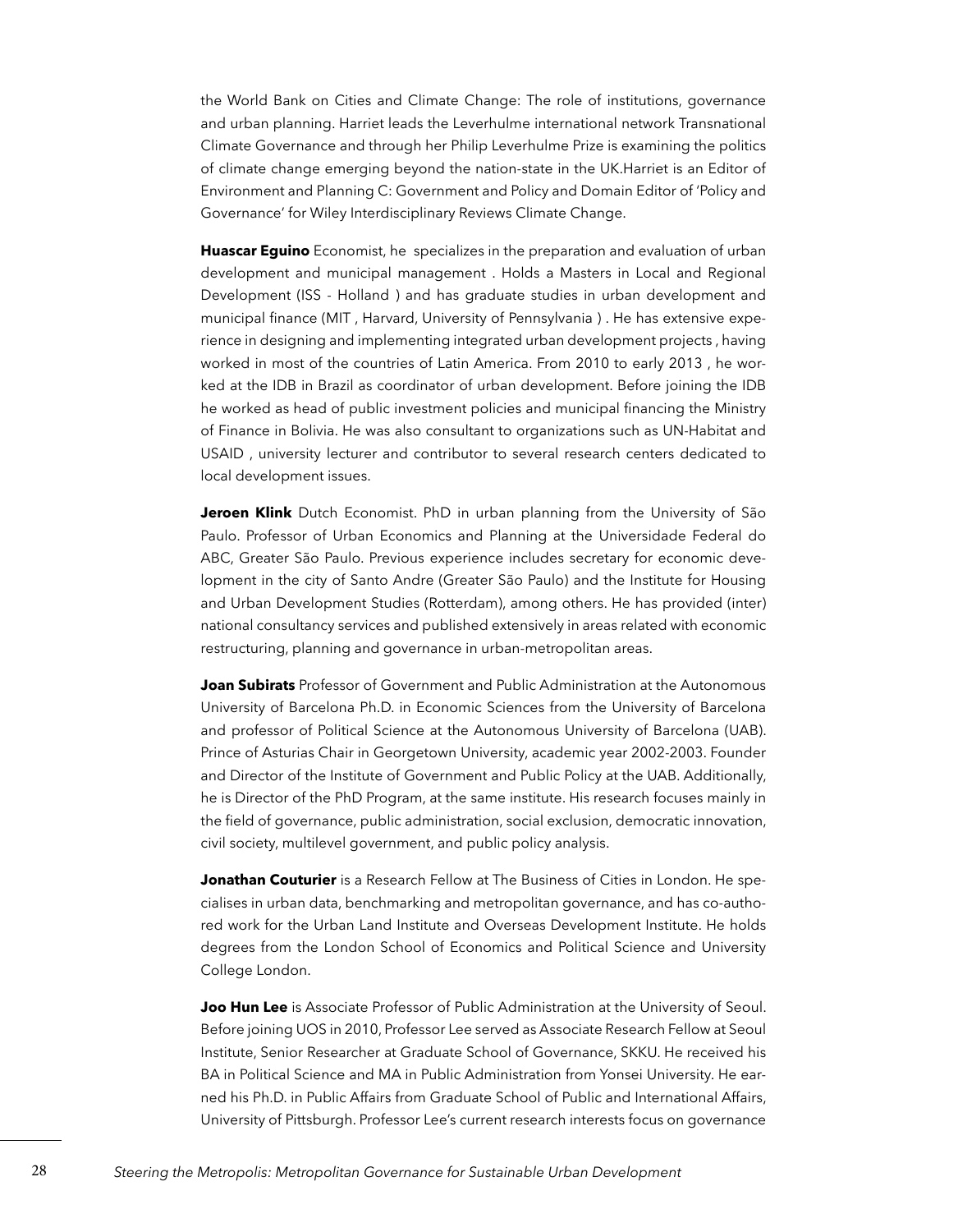theory and practice, with a particular emphasis on metropolitan and local governance. His publication includes the topics of metropolitan governance, intergovernmental relations, and public service delivery.

**Jorge Ivan Gonzalez** Professor, Faculty of Economics, National University of Colombia. He was CINEP researcher, consultant to the United Nations Study on Human Development and Social Mission; and Director of CID, Director of Finance, Director of the Master in Economics , Vice-Dean and Dean of the Faculty of Economics of the National University of Colombia . Professor of macroeconomics, tax theory, state theory and fscal policy, and public fnance spending . With a long and distinguished career as a researcher and consultant on social policy and public fnance, he is currently working on aspects related to different dimensions of urban spatial segregation and urban social indicators.

**Marco Kamiya** a national of Japan and Peru, works globally on urban economy and municipal fnance implementing policy studies and feld projects for local governments. Based in UN Habitat headquarters in Nairobi, Kenya. Marco has been senior expert on urban economy, public policies and competitiveness at CAF Development Bank of Latin America in Caracas; senior Japan Trust Fund consultant at the Inter-American Development Bank, IADB, in Washington DC and director of development projects at PADECO Co., Ltd., in Tokyo. Marco studied economics and international development in Lima, Boston and Tokyo, and speaks Spanish, English, Portuguese and Japanese. He works extensively in Asia, Africa and Latin America.

**Martin Horak** is Associate Professor of Political Science and Director of the Local Government Program at the University of Western Ontario. He completed his PhD at the University of Toronto (2002). Horak's research focuses on urban policy processes. He is particularly interested in the comparative dynamics of policy formation and implementation under conditions of multilevel governance. His books includeGoverning the Post-Communist City: Institutions and Democratic Development in Prague(2008);Sites of Governance: Multilevel Governance and Policy-Making in Canada's Cities (2012, co-edited with Robert Young); and Urban Neighborhoods in a New Era: Revitalization Politics in the Post-Industrial City (2015, with multiple co-authors). He has also published numerous journal articles on Canadian and comparative urban politics and governance.

**Mats Andersson** He specializes in urban, metropolitan, and city-regional development. Between 1994 and 2007 he was municipal fnance and urban management specialist at the World Bank, and was their Country Coordinator in China for urban development 2000-2003. Since 2008 his main clients have been the World Bank, Asian Development Bank (ADB), GIZ and USAid with assignments in Asia, Eastern Europe, and East Africa. He has published on metropolitan governance and fnance, and worked on the subject in China, Eastern Europe, Central Asia, and East Africa. Prior to joining the World Bank he was with PriceWaterhouseCoopers, Bank of Montreal, and own consulting frm in Canada, with numerous assignments in Latin America. He is a Swedish national residing in San Francisco; holds MBA degrees from Sweden and USA; and is a Certifed Management Consultant (CMC) by the Canadian Association of Management Consultants (CAMC).

**Michael Cohen** Director, Studley Graduate Program in International Affairs from New School, and Professor of International Affairs at Milano School of International Affairs,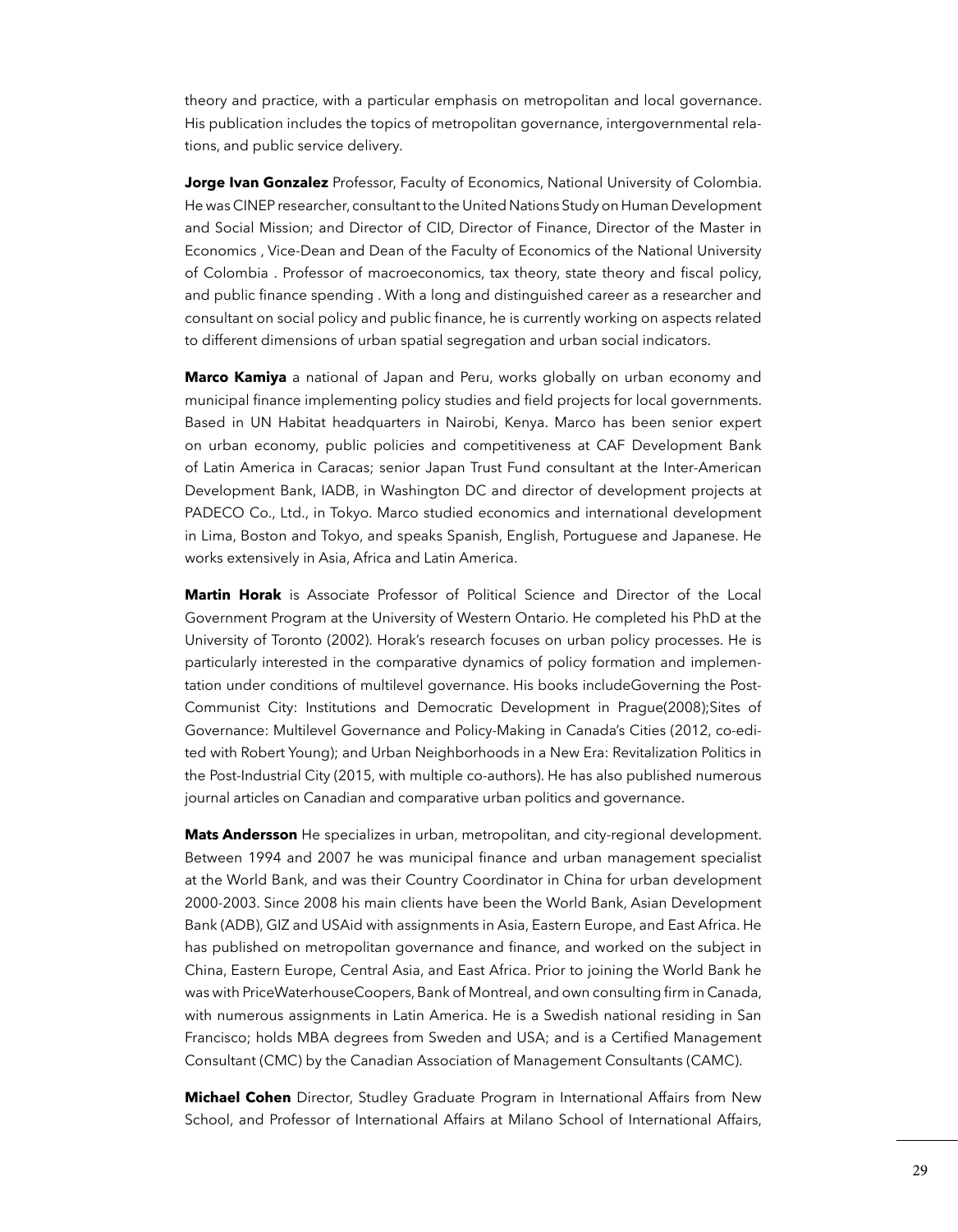Management, and Urban Policy He holds a Ph.D. in Political Economy from the University of Chicago and is an urban and development policy specialist. He worked at the World Bank from 1972 to 1999 and was responsible for much of the bank's urban policy development during that period. He has worked in 55 countries and was heavily involved in the World Bank's work on infrastructure, environment, and sustainable development. He also has advised governments, NGOs, and academic institutions around the world such as UN-Habitat in the preparation of the Global Report on Human Settlements (2005-2012). He is currently the director of The New School's Observatory on Latin America, Director of the Studley Graduate Program in International Affairs at The New School, and professor of International Affairs at the Milano School of International Affairs, Management, and Urban Policy.

**Mohamed Nada** has over seventeen years of professional experience in participatory governance, socio-economic research, organizational capacity building, and youth and women's empowerment. Worked in Egypt and abroad and interacted with international/local NGOs, and multinational corporations. His feld of interest includes strategic and participative planning, governance and accountability approaches, social justice, human rights, and civil society strengthening. He is currently the Program Manager and Advisor on Decentralization for the Urban Policies, Governance, and Legislation Program which is implemented by the UN-Habitat in Egypt. Mohamed is also a member of a number of professional/academic associations and has written publication on numerous occasions. He has been also awarded several academic and professional awards at both the national and international levels.

**Patricia Mc Carney** President of World Council on City Data She holds a Ph.D. in International Development and Planning from M.I.T. She has served as Associate Vice President, International Research and Development at the University of Toronto and is currently a Professor of Political Science and Director of the new Global Cities Institute. Director and CEO of World Council on City Data (WCCD) and Director of the Global City Indicators Facility (GCIF) – a program initiated by the World Bank, and supported by the Ontario Government, Ministry of Municipal Affairs and Housing - and positioned to be the defnitive and authoritative compilation of validated, self- reported, comparative worldwide urban data. GCIF tracks progress on 115 indicators across more than 250 cities worldwide. She has also worked in a number of international agencies including the International Development Research Centre (IDRC) in Ottawa, the World Bank in Washington, and the United Nations Centre for Human Settlements (UN-HABITAT) in Nairobi.

**Paul Smoke** Professor of Public Finance and Planning and Director of International Programs, teaches courses on public fnance, development planning, governance and development assistance in developing countries. His research and policy interests include urban and regional development and the political economy of fscal reform and public sector decentralization. He previously taught in the International Development Program and chaired the Master in City Planning Program at MIT, and he worked as a resident policy advisor with the Harvard Institute for International Development in Kenya and Indonesia. Smoke is an Affliated Scholar with the Center on International Development and Governance at the Urban Institute (Washington, DC) and a Senior Research Associate at the Overseas Development Institute (London).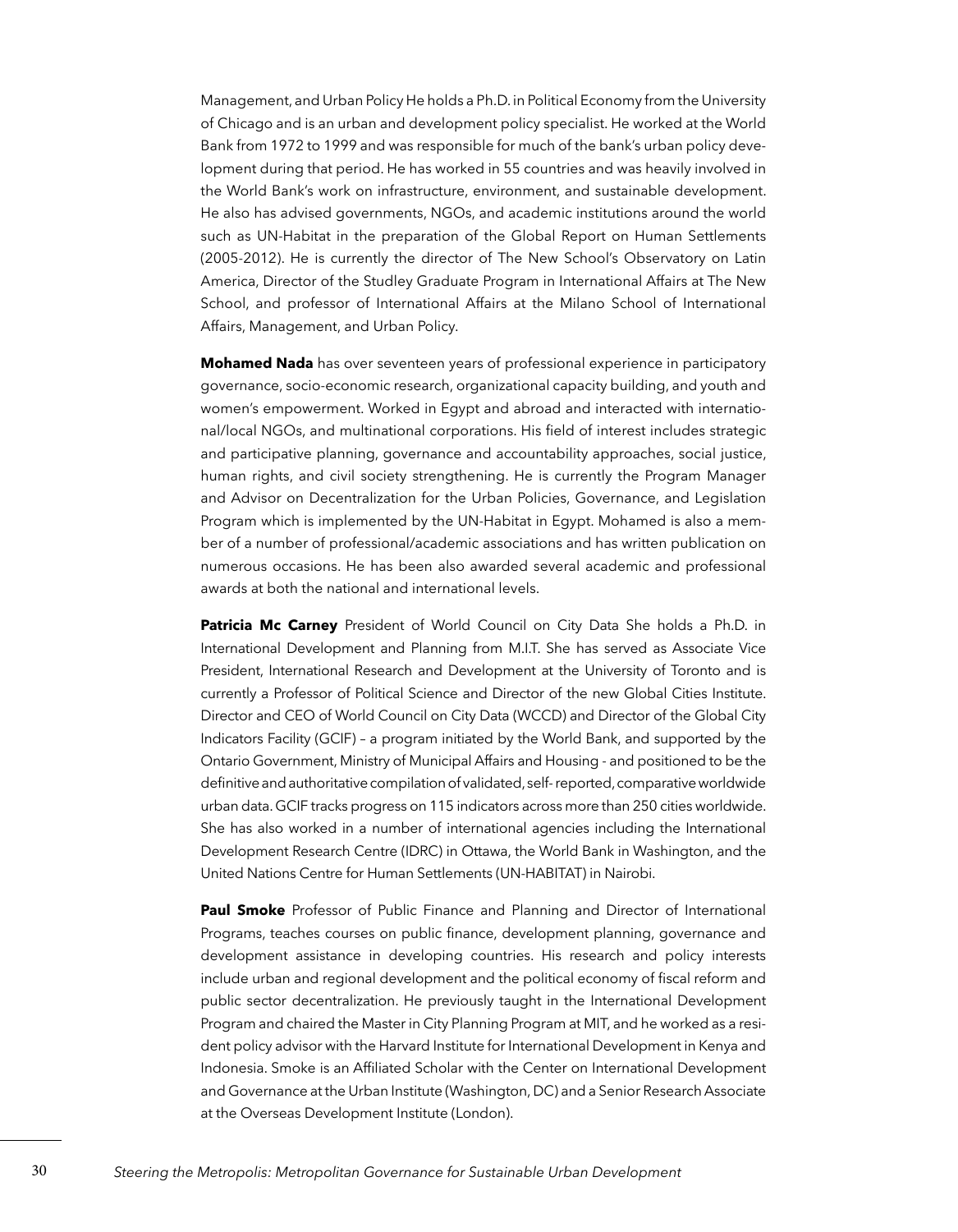**Pedro Ortiz** is currently a Senior Urban Planner at the World Bank, Washington DC. Previously, he was Deputy Director of the Council of Architects of Madrid and Director of the Institute for Urban Renewal, a joint venture between the public and private sectors in Madrid. He was also the founder and Director of the Masters program of Town Planning of the University King Juan Carlos of Madrid. Ortiz was a Partner of the Planning Consultancy firm of Arop&As where he served as an advisor to the Regional Governments of Navarra and Murcia in Spain as well as many others around the world, in addition to several engineering and development companies including Intevia, SA, Institute of Transport Engineering and Roads, the Centro Superior de Arquitectura, Camuñas Foundation. He is a former elected Mayor for Madrid's Central District (Distrito de Salamanca) (1989- 1991). He is also a member of the Madrid's City Council (1987-1995) where he was responsible for Urban Prospective (1993-1995) and for Culture (1991-1993). He served as Director of the "Strategic Plan for Madrid" (1991-1994). He was also Director General for Town and Regional Planning for the Government of Madrid Region and the author of the "Regional Development Plan of Madrid of 1996" and the "Land Planning Law of 1997.

**Peter Ward** Professor of Public Affairs and Sociology at the University of Texas at Austin Ph.D. in Geography from the University of Liverpool. He held senior teaching positions at the Universities of London and Cambridge before moving in 1991 to The University of Texas at Austin, where he serves as Associate Dean for Research and Professor in the Department of Sociology at the LBJ School of Public Affairs. He was the Director of the Mexican Center of the Institute of Latin American Studies at UT Austin from 1992 to 1996 and 2000-05. In 2000 he was appointed C.B. Smith Sr. Centennial Chair in US- Mexico Relations. From 2002-2007 he was Editor in Chief of the Latin American Research Review Journal. Among his recent publications is Metropolitan Governance in the Federalist Americas: Strategies for Equitable and Integrated Development (U. of Notre Dame Press, 2012, with Peter Spink and Robert Wilson).

**Purshottoma S. Reddy** has been in academia since 1980. He was part of a Student Fellowship at the former School of Public Policy of the University of Birmingham in the UK where he studied and researched local government systems and comparative local government. He is a local government specialist and is currently the Project Director of the Working Group on Local Governance and Development of the International Association of Schools and Institutes of Administration (IASIA). He also serves on the Board of Management representing the African Region and on an IASIA – United Nations Department of Economic and Social Affairs (UNDESA) Taskforce for Effective Public Administration at the Local Level for the Achievement of the MDGs. He is also an Alternate Associate Board member of the Commonwealth Local Government Forum (CLGF). Professor Reddy is also editor/co-editor of seven books focusing on local governance and development. Currently he serves on the editorial/advisory committee of fve journals in South Africa, India and Australia/United Kingdom. He is a rated researcher and currently serves on the Economics, Management, Administration and Accountancy Specialist Committee of the National Research Foundation (NRF) in South Africa.

**Ralph Gakenheimer** is Professor Emeritus of Urban Planning. He specializes in urban transport in rapidly motorizing and urbanizing countries with special attention on transport and land development. He is a Fellow of the American Institute of Certifed Planners,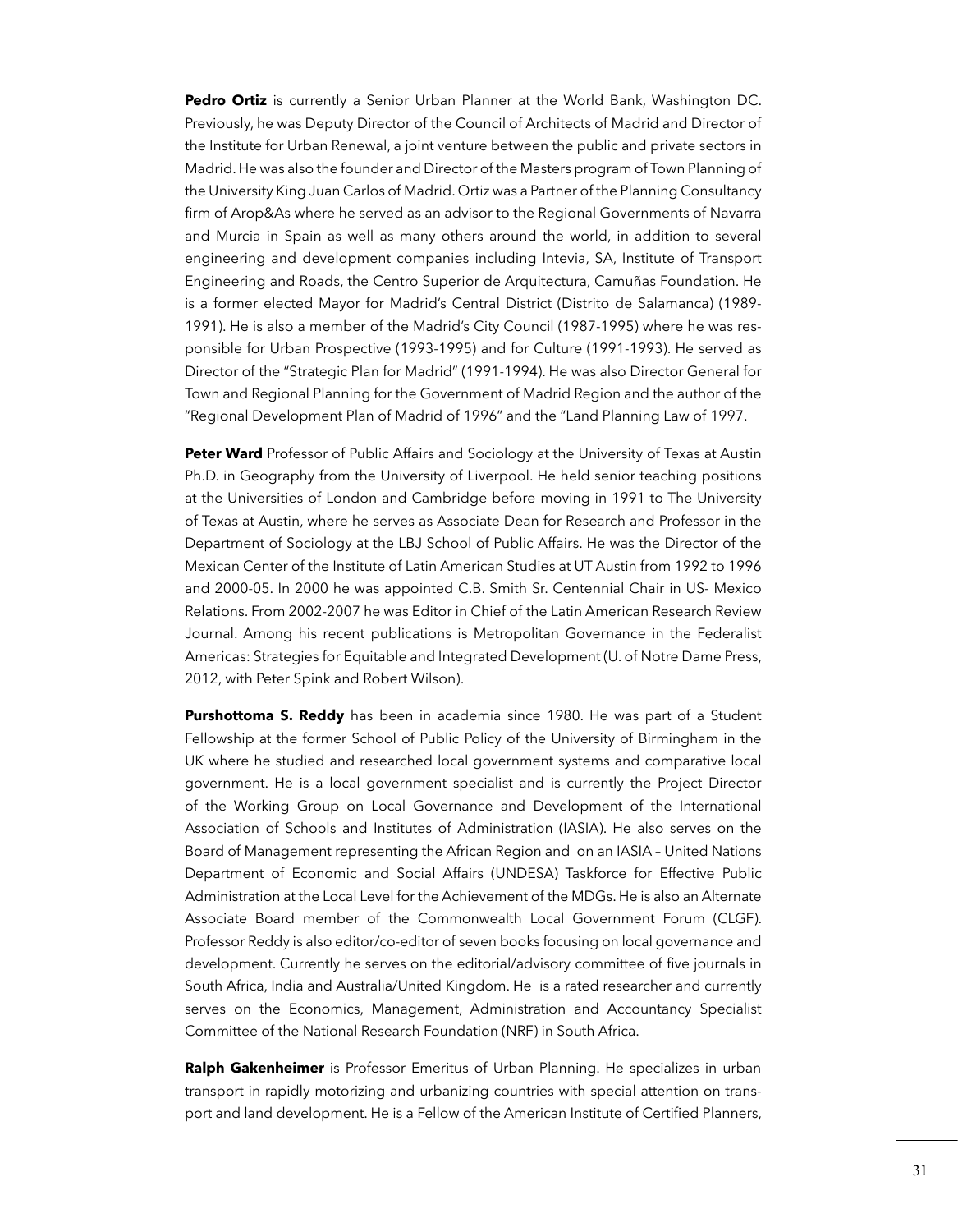and recent Chair of the Committee on Developing Countries of the Transportation Research Board of the U.S. National Academy of Science. He has published over 100 papers on urban transportation in rapidly motorizing and urbanizing cities. His recent book, co-edited with Harry T. Dimitriou, is Urban Transport in Developing Countries: A Handbook of Policy and Practice (Edward Elgar Press, UK, 2011, Google Books 2012). He has been consultant on transport in many countries, including Indonesia, Colombia, Chile. Costa Rica, Ecuador, Egypt, Venezuela, Mexico, Thailand and Saudi Arabia. He has been visiting professor at the University of Paris XII, the University of the Andes (Bogotá), University of California at Berkeley, the Catholic University of Chile, the National University of Colombia at Medellín. He was visiting staff for over a year each at the Ministry of Transport of France and the Ministry of Housing and Urbanism of Chile and for six months at the World Bank.

**Richard Stren** is Emeritus Professor of Political Science and Public Policy at the University of Toronto, with a doctorate in political science from the University of California (Berkeley). He is currently Senior Fellow at the Global Cities Institute in Toronto. His areas of specialization are cities (particularly in Africa and the Americas) and local government. He has served as Chair of the HS-Net Committee of UN- Habitat, and he has worked as consultant to many international agencies, including Cities Alliance, the World Bank, CIDA, and USAID. He is the author or editor of 18 books, and numerous scholarly articles on subjects relating to cities and urban governance. Among his recent articles are "Cities and Politics in the Developing World: Why Decentralization Matters" (2012), and "Urban Service Delivery in Africa and the Role of International Assistance" (2014).

**Robert Liberty** Director of the Urban Sustainability Accelerator, has been working for more than thirty years to promote livable and sustainable cities and regions. He has worked in many roles and at all levels of government to promote livable and sustainable cities and regions. Mr. Liberty was Staff Attorney and then Executive Director of 1000 Friends of Oregon, a nonproft organization dedicated to the implementation, defense and improvement of Oregon's comprehensive land use planning program. Mr. Liberty has worked as a land use hearings officer, a planning consultant and a speaker on planning topics in the U.S. and other countries. He served as Senior Counsel to Congressman Earl Blumenauer of Oregon, assisting him with federal policy issues concerning livable communities. In 2004 he was elected to the Metro Council, the metropolitan government in the Portland, Oregon region and was re-elected in 2008. On the Metro Council he chaired and co-chaired committees considering rail transit investments, regional housing policy and other matters.

**Roberto Eibenschutz** Director on Metropolitan Studies at the Autonomous Metropolitan University He holds a bachelor and a masters degree in Urbanism from UNAM, and specialized in Urban Studies in Holand, and Rural Development in Egipt. Professor and Senior Researcher at the Autonomous Metropolitan University- Xochimilco. Aditionally, he is member of the Research Program in Metropolitan Studies and professor of the Graduate Architecture Program in urbanism at UNAM.

**Rudiger Ahrend** is the head of regional economics and governance in the Public Governance and Territorial Development Directorate of the Organization for Economic Cooperation and Development (OECD) in Paris. In this capacity, he is currently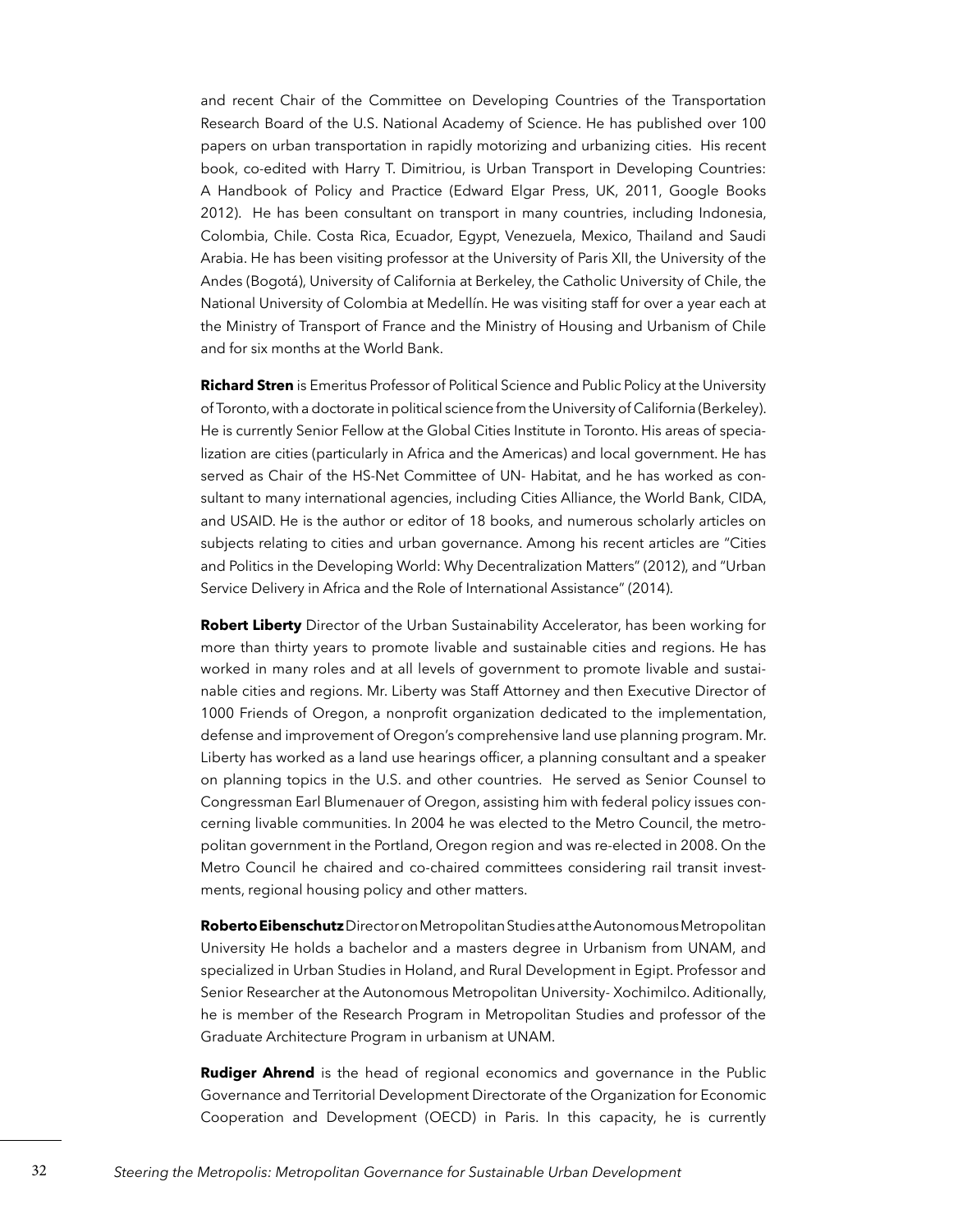supervising numerous projects related to metropolitan development, including a study on the impact of urban policies on economic productivity. At the OECD, where he started as an official in 2002, Dr. Ahrend worked first as a senior economist in the organization's Economic Department. Prior to joining OECD, he worked as a researcher and independent consultant. In addition to his work on OECD countries, he has extensively worked on Russia and other emerging economies, and has published widely, both in academic journals and newspapers. Dr. Ahrend holds degrees in social sciences and mathematics from the University of Göttingen and the Sorbonne in France, and a Ph.D. in economics from the London School of Economics.

**Sahil Gandhi** is Assistant Professor at Tata Institute of Social Sciences. His research interests are in the areas of urbanisation in India, land and housing markets, and metropolitan governance. His research has been published as chapters in edited books, and peer reviewed journals. He has worked on projects with government agencies and think tanks. He has a PhD in Economics from University of Mumbai.

**Samuel Danjuma Wapwera** has a Doctorate degree in the Built Environment from the University of Salford Greater Manchester, United Kingdom with specialty in Spatial Planning framework for Urban Development and Management, a Registered Town Planner and also a member of the Nigerian Institute of Town Planners. He was an ETF-TetFUND scholar from 2011-2013. A PhD Visiting Scholar: North Eastern University Boston, MA USA, and San Diego State University (SDSU), California. He is an Environmental consultant- 2014-till date under the University of Jos. He was also involved in the collection of data as well the preparation of the report for the Federal Government of Nigeria, in collaboration with the World Bank for the National Urban Water Sector Reform Project for Plateau State, Nigeria (2014/2015).

**Thomas K. Wright** is president of Regional Plan Association,an independent urban planning think tank focused on improving the prosperity, infrastructure, sustainability and quality of life of the New York-New Jersey-Connecticut metropolitan region. Building on RPA's 90-year history of advancing innovative policy prescriptions to solve diffcult problems, Tom guides the organization's work on government reform, transportation modernization, environmental challenges and the need to offer opportunity to all the region's residents. As a leading thinker on urban and regional policy, Tom is a frequent speaker, lecturer and commentator on economic growth and development, roads and transit, good governance and other public policy issues. He has steered many key RPA initiatives, including the historic Civic Alliance to Rebuild Downtown New York following the Sept. 11, 2001, attacks; the campaign to create a mixed-use district at Manhattan's Hudson Yards; the protection of the New Jersey Highlands; and a vision for the revitalization for the City of Newark. Tom played a key role in the creation of A Region at Risk, RPA's infuential third plan for the metropolitan region published in 1996, and he is guiding the organization's development of a fourth regional plan.

**Thomas Kiwitt** has an engineering diploma in environmental and spatial planning and is the Director of the Planning Department of the Verband Region Stuttgart (Stuttgart Regional Association). He is on the Managing Committee of the Network of European Metropolitan Regions (Metrex) and lecturer at the University of Applied Sciences, Stuttgart.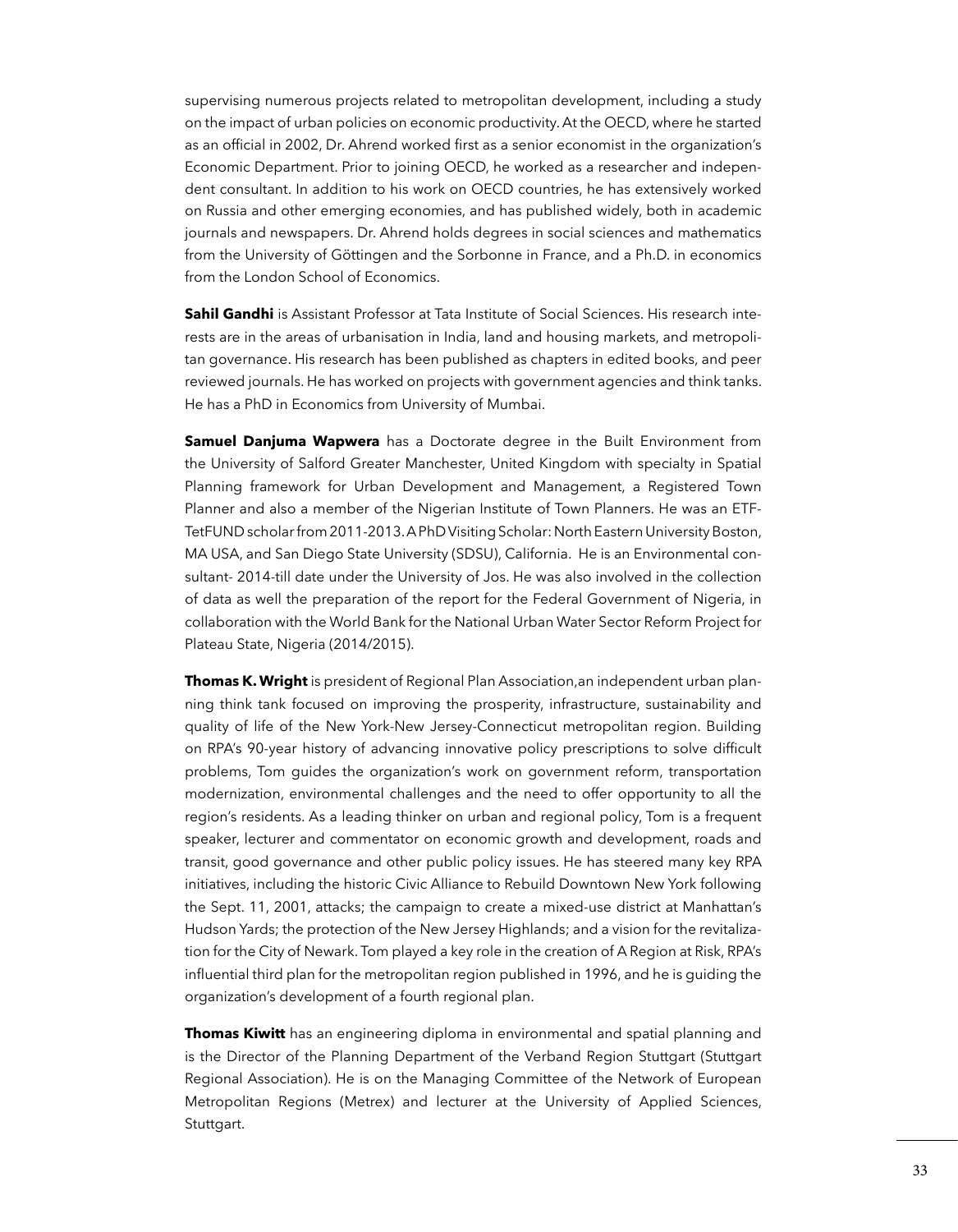**Tim Moonen (Dr)** is the Director of Intelligence at The Business of Cities Ltd, an advisory firm based in London. Tim specialises in the governance, leadership and comparative performance of cities. Project clients and content partners include the Brookings Institution, Future Cities Catapult, OECD LEED and the Oslo Region. He also manages the bi-annual review of over 200 city benchmarks and indexes, in partnership with Jones Lang LaSalle. Tim has a PhD in Politics and International Studies from the University of Bristol. He also holds degrees from the University of Cambridge and the Universidad Europea de Madrid.

**Vaidehi Tandel** is Senior Associate at IDFC Institute, Mumbai. She has published co-authored papers in peer reviewed journals and has co-authored a chapter in an edited book on the Indian Economy. She has worked on projects commissioned by the Lincoln Institute of Land Policy, World Bank, Ministry of Urban Development, NITI Aayog Government of India, and Municipal Corporation of Greater Mumbai. She has a PhD in Economics from the Department of Economics, University of Mumbai.

Yan Tang is an associate professor in the Urban Design and Planning Department, School of Architecture, at Tsinghua University, China. Her research, practice, and teaching span the intersection between architectural design and urban planning, and focus on large-scale urban design projects, spatial strategies for metropolitan regions, regional governance, and creative city development. She holds a Ph.D. in engineering in urban planning and design from Tsinghua University, China. At MIT, she will undertake research on urban governance and urban design strategies for responding to climate change.